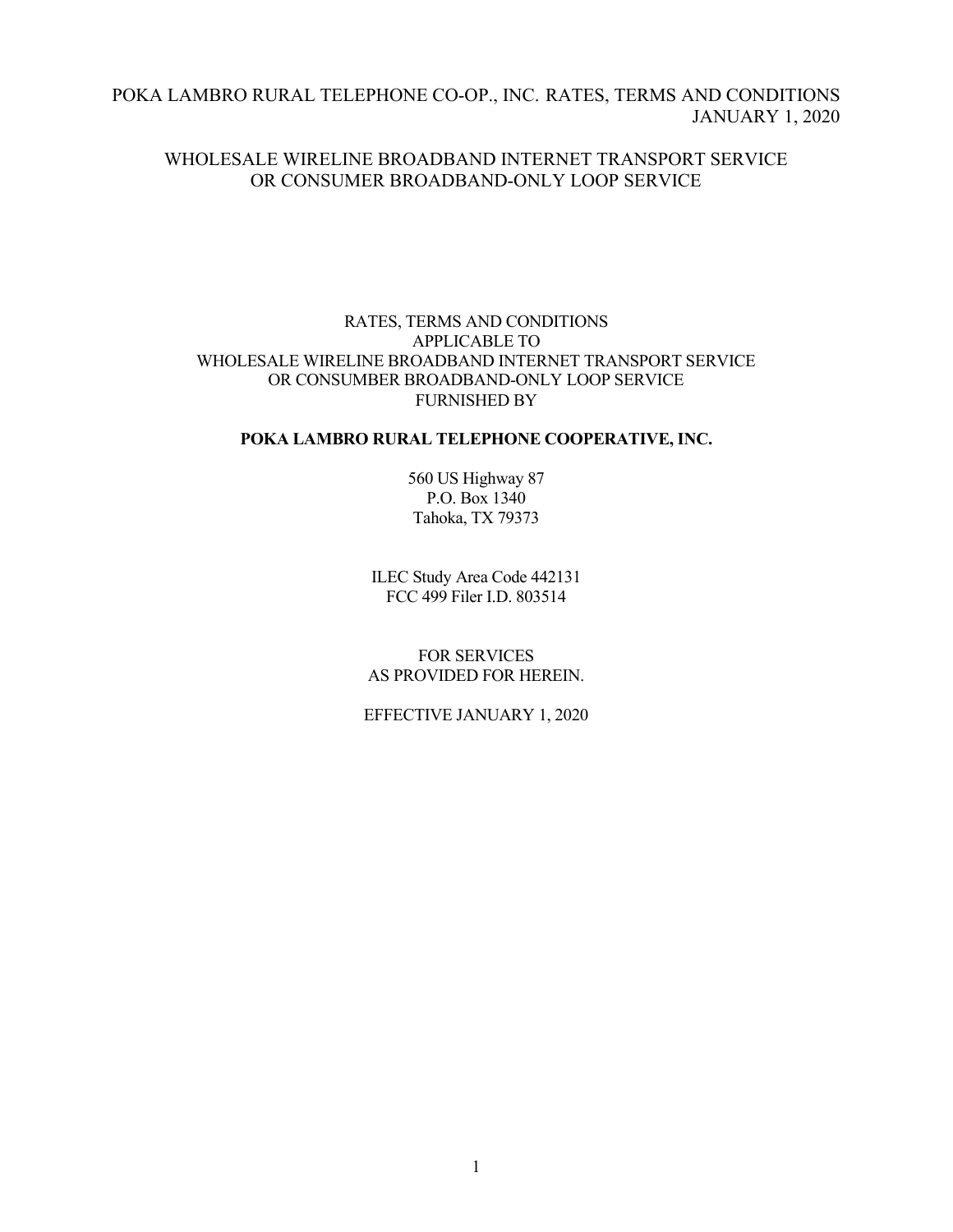# WHOLESALE WIRELINE BROADBAND INTERNET TRANSPORT SERVICE OR CONSUMER BROADBAND-ONLY LOOP SERVICE

# **TABLE OF CONTENTS**

## **Section 1: General**

- 1.1 Application of Rates, Terms and Conditions<br>1.2 Definitions
- Definitions

## **Section 2: Terms and Conditions**

- 2.1 Undertaking of the Company
	- 2.1.A Scope
	- 2.1.B Limitations
- 2.2 Obligations of the Wholesale Customer
- 2.3 Liabilities of the Company
- 2.4 Application for Service<br>2.5 Executed Agreements
- Executed Agreements
	- 2.5.A Agreement
	- 2.5.B Technical Standards Supplement ("TS Supplement")
- 2.6 Charges and Payments for Service or Facilities
	- 2.6.A Deposits
	- 2.6.B Description of Payment and Billing Periods
	- 2.6.C Taxes and Other Charges
	- 2.6.D Payment and Late Payment Charge
	- 2.6.E Credit Allowance/Service Interruptions
	- 2.6.F Service Interruption Measurement
- 2.7 Termination or Denial of Service by the Company
- 2.8 Billing Disputes

## **Section 3: Description of Service**

- 3.1 General
	- 3.1.A Ethernet Transport Service Connection
	- 3.1.B Designated End User Premises
- 3.2 Service Options
- 3.3 Service Provisioning
	- 3.3.A Responsibility of the Company
	- 3.3.B Responsibility of the Wholesale Customer
- 3.4 Rate Regulations
	- 3.4.A Rate Elements
	- 3.4.B Rate Application
	- 3.4.C Minimum Period
	- 3.4.D Moves
	- 3.4.E Term and Volume Plan Rates
	- 3.4.F Monthly Transfer Limitations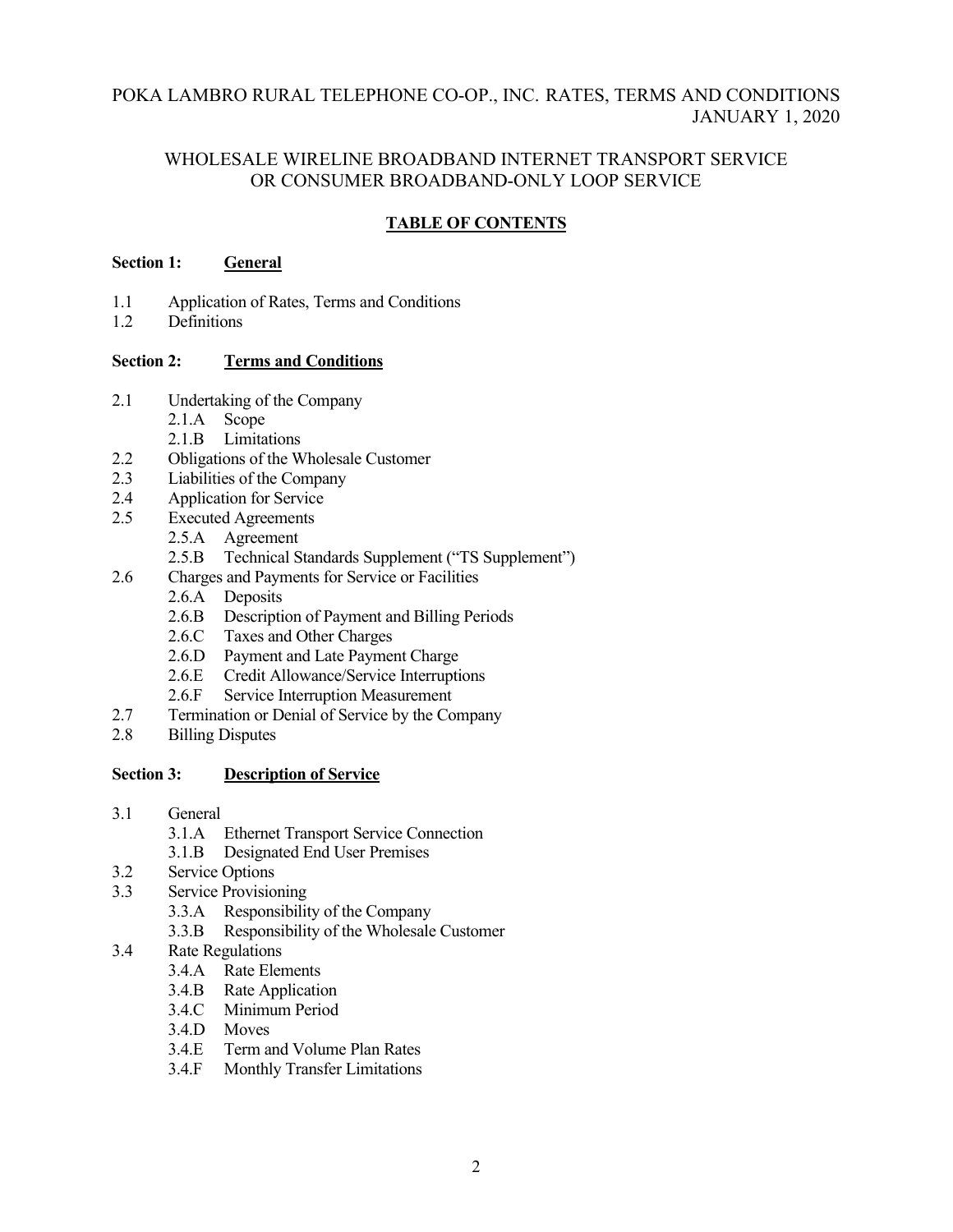# WHOLESALE WIRELINE BROADBAND INTERNET TRANSPORT SERVICE OR CONSUMER BROADBAND-ONLY LOOP SERVICE

# **TABLE OF CONTENTS (Cont'd)**

# 3.4.G Individual Case Basis ("ICB") Offerings

# **Section 4: Rates and Charges**

4.1 Monthly Recurring and Nonrecurring Line Charges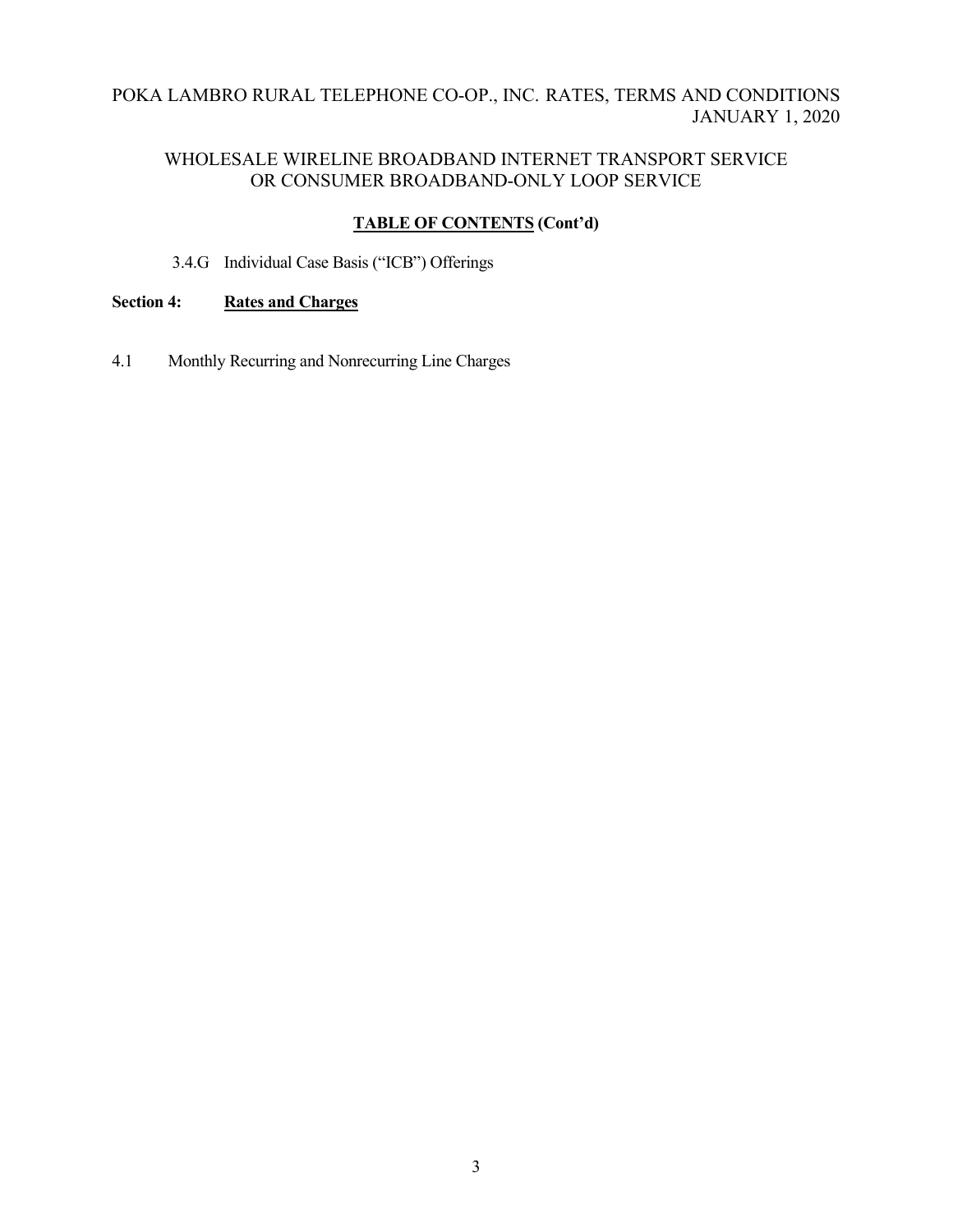# WHOLESALE WIRELINE BROADBAND INTERNET TRANSPORT SERVICE OR CONSUMER BROADBAND-ONLY LOOP SERVICE

## **1. General**

## **1.1 Application of Rates, Terms and Conditions**

- 1.1.A Poka Lambro Rural Telephone Cooperative, Inc., Incumbent Local Exchange Carrier ("ILEC") study area designation 442131 with FCC Form 499 Filer ID 803514 is hereinafter referred to alternatively as "Poka Lambro Rural Telephone Cooperative, Inc." or "Company."
- 1.1.B The rates, terms and conditions contained within this document, hereinafter referred to as "Rates, Terms and Conditions," are applicable to the provision by the Company of Wireline Broadband Internet Transport Service or Consumer Broadband-Only Loop Service, hereinafter referred to alternatively as "Service", "Wireline Broadband Internet Transport Service", "WBITS" or "CBOL", as specified herein. Service is furnished hereunder on a wholesale basis to Wholesale Customers who are Internet Service Providers ("ISPs"). Service is furnished subject to the availability of facilities and subject to transmission, atmospheric and like conditions. By accepting Service from the Company, a Wholesale Customer accepts these Rates, Terms and Conditions as a binding agreement between the Wholesale Customer and the Company.
- 1.1.C Under the Rates, Terms and Conditions the Company offers the Services subject to the jurisdiction of the Federal Communications Commission ("FCC") pursuant to Title II of the Communications Act of 1934, As Amended, (47 USC § 201-276) on a common-carriage permissively detariffed basis.

These Rates, Terms and Conditions effect compliance with the FCC's 2005 *Wireline Broadband Order* in which the FCC allowed rate-of-return ILECs to offer WBITS as a telecommunications service on a permissively detariffed basis. The FCC allows providers of WBITS, in lieu of filing tariffs with the FCC, to include rates, terms, and conditions in generally available offerings posted on their websites. See *Appropriate Framework for Broadband Access to the Internet over Wireline Facilities*, CC Dockets 02-33, 95-20, 98-10, 01-337, WC Dockets 04-242, 05-271, 20 FCC Rcd 14853, 70 FR 60222, FCC-05-150 (Released September 23, 2005) (*Wireline Broadband Order*).

- 1.1.D The Company offers Services where technically feasible within its Incumbent Local Exchange Carrier ("ILEC") Study Area in the state of Texas. For purposes of interstate services, including permissively detariffed services as is comprehended by the Services, the Company's Study Area is identified as a geographic area with a discrete Study Area Code ("SAC") 442131.
- 1.1.E The provision of Service by the Company as set forth in these Rates, Terms and Conditions does not constitute a joint undertaking with the Wholesale Customer for the furnishing of any service.
- 1.1.F From time to time, the Company may at its sole discretion modify the Rates, Terms and Conditions. Modification will be effective thirty (30) days after both posting of revised Rates, Terms and Conditions on the Company's Internet web site and mailing by United States Postal Service a copy of the revised Rates, Terms and Conditions to all Wholesale Customers currently a party to an executed Agreement as described in Section 2.5 following.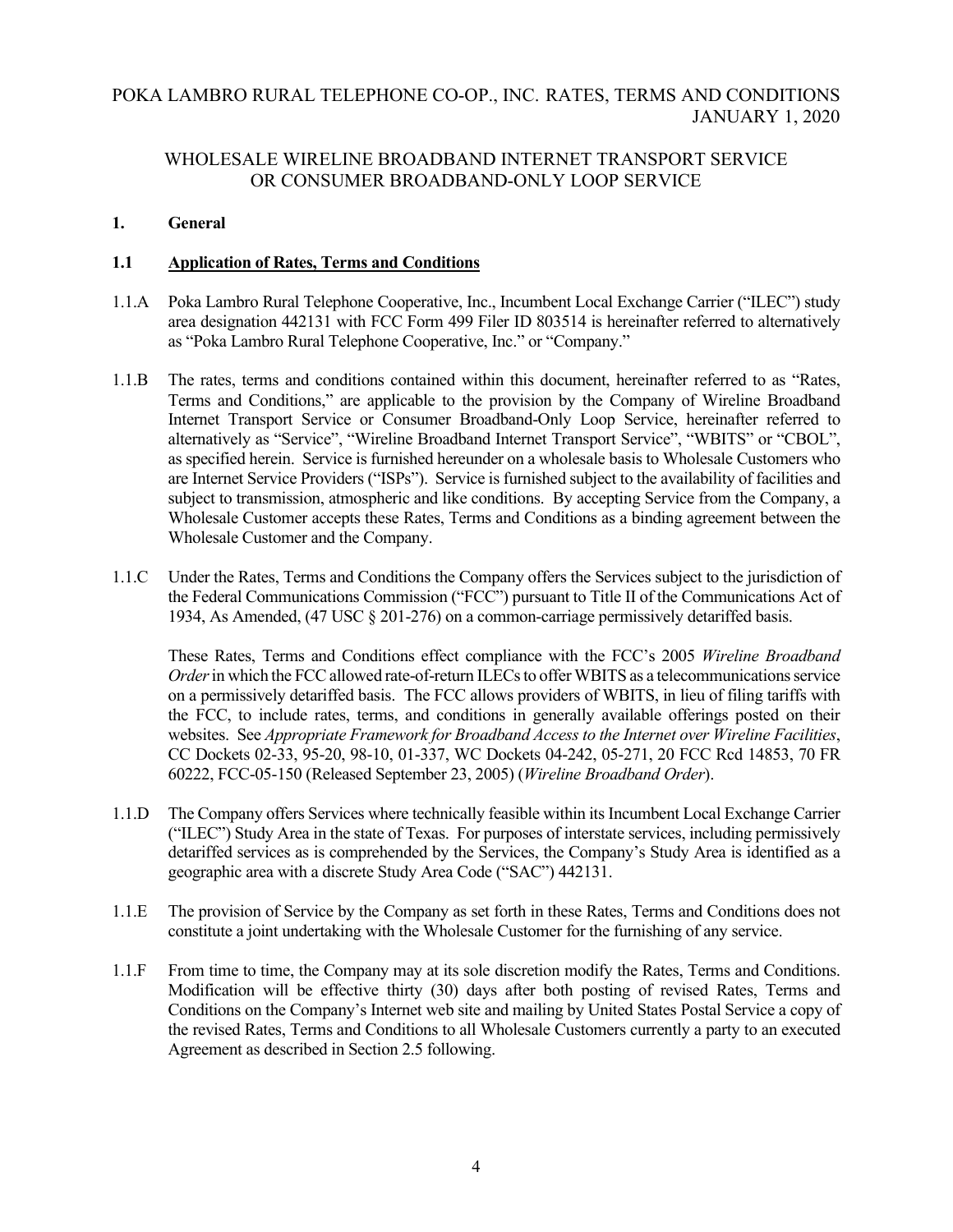# WHOLESALE WIRELINE BROADBAND INTERNET TRANSPORT SERVICE OR CONSUMER BROADBAND-ONLY LOOP SERVICE

## **1.2 Definitions**

Certain terms used throughout these Rates, Terms and Conditions are defined as follows.

#### Application for Service

An "Application for Service" is a standard order form submitted by a Wholesale Customer which includes all pertinent billing, technical, and other descriptive information which will enable the Company to provide the Service as required.

#### Broadband

For purposes of these Rates, Terms and Conditions, "Broadband" means transmission of IP data at speeds of 512 kbps or higher upstream and 512 kbps or higher downstream.

#### Business

"Business" means any activity that occupies the time, attention, and labor of a person or persons for the purpose of a livelihood, profit, government, provision or administration of education, organized not-for profit activity including, but not limited to, professional services.

#### Business Customer

A "Business Customer" is an End User Subscriber with one or more locations in the Company's Study Area who operates a Business from the location or locations with Local Exchange Switched Voice Service provided to the location or locations by the Company or for which the Company has facilities in place such that the Company is capable of providing Local Exchange Switched Voice Service to the location.

## Business Line

A "Business Line" is a line extending the Company's telecommunications network capable of transporting WBITS or CBOL to the premises of a Business Customer on a Voice-Data or Data-only basis.

## CBOL

A "CBOL Line" is a facility extending the Company's telecommunications network capable of providing CBOL to the premises of the Wholesales Customer's End User.

## CBOL Service

The term "CBOL Service" refers to the provision of Broadband service over the Company facilities that do not also carry Company provided Local Exchange Switched Voice Service to the End User premises.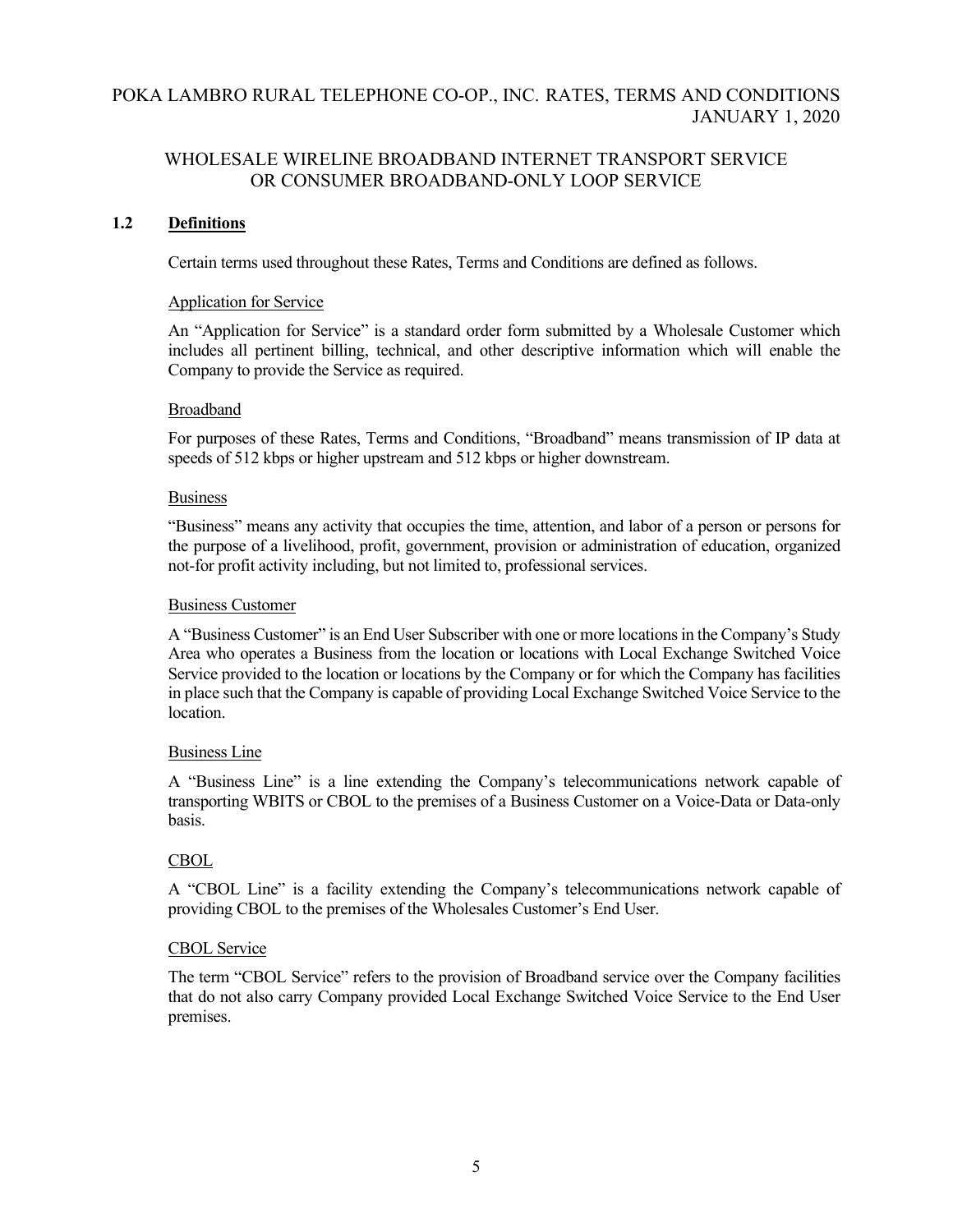# WHOLESALE WIRELINE BROADBAND INTERNET TRANSPORT SERVICE OR CONSUMER BROADBAND-ONLY LOOP SERVICE

## **Company**

The term "Company" refers to Poka Lambro Rural Telephone Cooperative, Inc., Study Area designation 442131 and FCC 499 Filer ID 803514, operating in the state of Texas.

## Customer Provided Equipment

Terminal equipment or facilities provided by persons other than the Company and connected to the Company's Services and/or facilities.

## Digital Subscriber Line ("DSL") Access Service Connection Point

The term "Digital Subscriber Line ("DSL") Access Service Connection Point" is a location designated by the Company that serves as an aggregation point for the collection of Company WBITS or CBOL traffic from multiple Digital Subscriber Line Access Multiplexers ("DSLAMs") or comparable packetmode data modem equipment. Wholesale Customers establish connections to the Company's WBITS or CBOL network at the Company-designated DSL Access Service Connection Point.

## Downstream

"Downstream" refers of the flow of IP data from an ISP to an End User Subscriber designated premises such as, but not limited to an End User Subscriber's home or business over the Company's WBITS or CBOL network.

## End User

The term "End User," as used in these Rates, Terms and Conditions, refers to the individual or business legally occupying through ownership, lease, rental or other similar legal device a premises within the Company's Study Area that has legal authority to order utilities, telecommunications, information services and other services for the premises. The End User is a current Local Exchange Switched Voice Service customer of the Company.

## End User Subscriber

The term "End User Subscriber," as used in these Rates, Terms and Conditions, refers to the Retail customer of the Wholesale Customer served through the Company's network and to which the Wholesale Customer orders WBITS or CBOL for connection to the Wholesale Customer's ETS connection at the Company's DSL Access Connection Point. An End User Subscriber may be either a Residential Customer or a Business Customer.

## Ethernet

The term "Ethernet" denotes a high-speed networking technology utilizing a packet-based Ethernet protocol. Ethernet enables Broadband multimedia traffic (i.e., voice, data and video) to be carried over the same network. Ethernet Transport Service ("ETS") for connection to the Company's WBITS or CBOL network DSL Access Service Connection Point at the Company-designated Serving Wire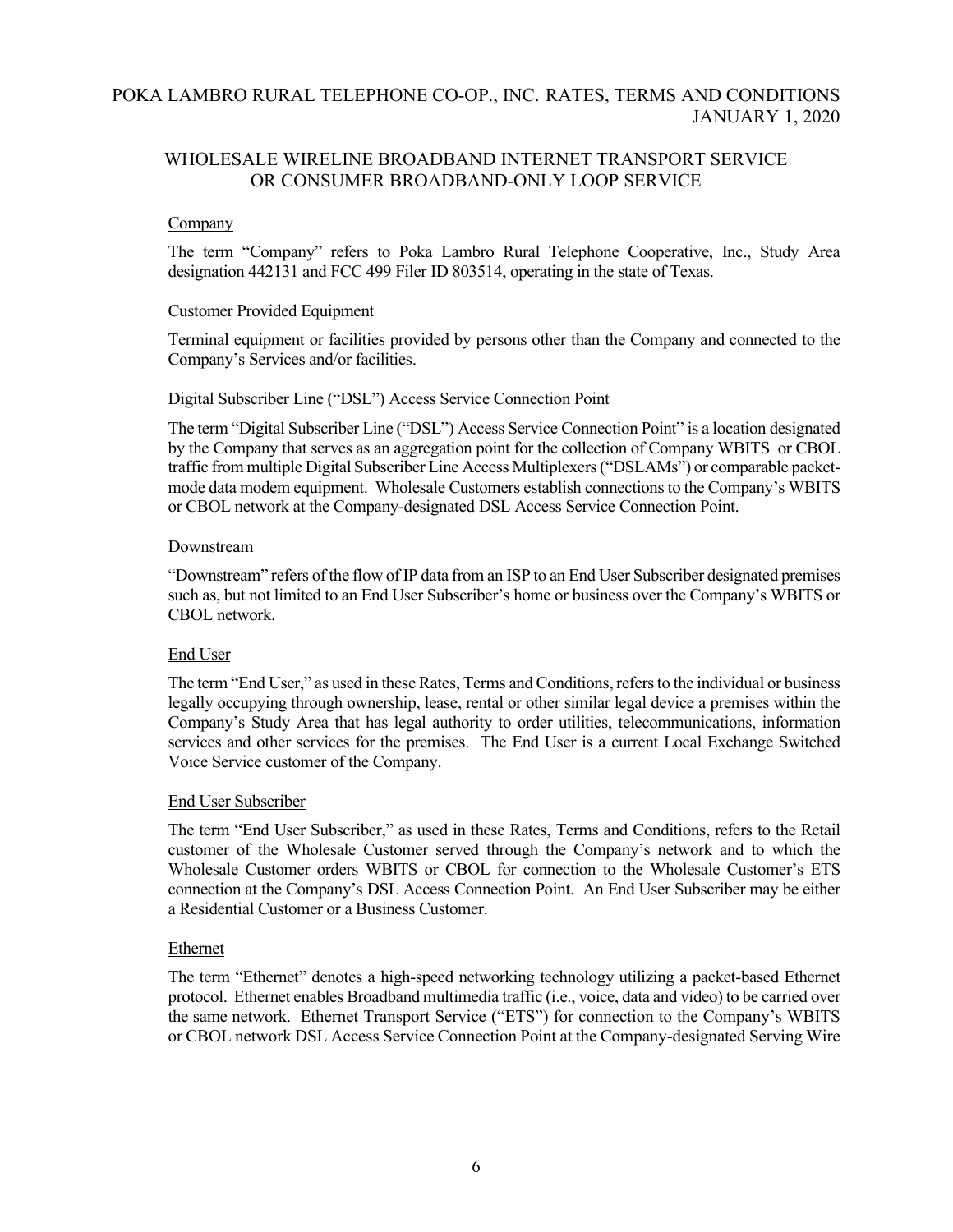## WHOLESALE WIRELINE BROADBAND INTERNET TRANSPORT SERVICE OR CONSUMER BROADBAND-ONLY LOOP SERVICE

Center ("SWC") must be ordered from the Company pursuant to the regulations and rates in the Company's Interstate Access Services Tariff.

## **Gbps**

"Gbps" is the widely recognized abbreviation for "gigabits per second", indicating a data transfer speed of one billion bits per second. Gbps is also referred to as "Gig."

## Incumbent Local Exchange Carrier ("ILEC")

Incumbent Local Exchange Carrier ("ILEC") has the same meaning as Section 251(h) of the Communications Act, as Amended 47 U.S.C. § 251(h)(1).

(1) DEFINITION.--For purposes of this section, the term "incumbent local exchange carrier"' means, with respect to an area, the local exchange carrier that--(A) on the date of enactment of the Telecommunications Act of 1996, provided telephone exchange service in such area; and (B)(i) on such date of enactment, was deemed to be a member of the exchange carrier association pursuant to section 69.601(b) of the Commission's regulations (47 C.F.R. 69.601(b)); Or (ii) is a person or entity that, on or after such date of enactment, became a successor or assign of a member described in clause (i).

## Internet

The Internet is "the international computer network of both Federal and non-Federal interoperable packet-switched data networks." 47 USC  $\S 230(f)(1)$ . The Internet is also described as "the combination of computer facilities and electromagnetic transmission media, and related equipment and software, comprising the interconnected worldwide network of computer networks that employ the Transmission Control Protocol/Internet Protocol or any successor protocol to transmit information." 47 USC §231(e)(3).

## Internet Protocol ("IP")

The Internet Protocol ("IP") is the industry-standard method or protocol by which data is sent from one computer to another on the Internet.

## Internet Service Provider ("ISP")

An Internet Service Provider ("ISP") is an organization that provides access to the Internet. The ISP provides the username and password to the End User Subscriber.

## kbps

"kbps" is the widely recognized abbreviation for "kilobits per second", a measure of data transfer speed. The "k" in kbps is lowercase to indicated measurement in decimal, i.e. 512 kbps is 512 kilobits per second.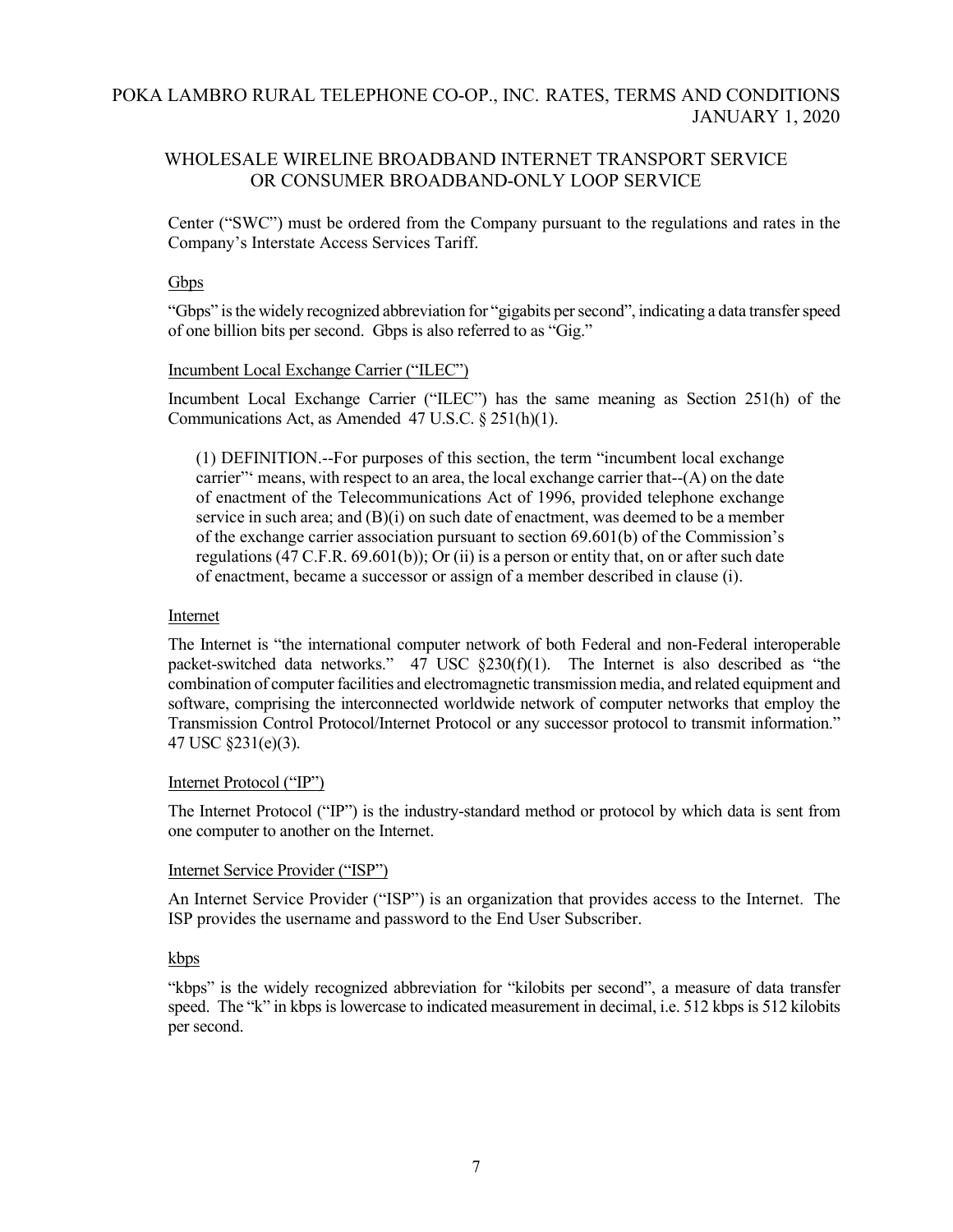# WHOLESALE WIRELINE BROADBAND INTERNET TRANSPORT SERVICE OR CONSUMER BROADBAND-ONLY LOOP SERVICE

# KB

"KB" is the widely recognized abbreviation for kilobyte, equal to 1,000 bytes of data without respect to speed of transmission. Where a byte comprises eight bits, transmission of one KB at 1,000 kbps would take approximately eight seconds. Storage of data is generally measured in kilobytes and, in turn, the size of a file for transmission over the Internet is measured in kilobytes (data storage is also measured in KBs). For purposes of these Rates, Terms and Conditions, monthly data transmission limits are set at levels of KBs.

## Local Exchange Switched Voice Service

"Local Exchange Switched Voice Service" is voice grade access to the public switched telephone network ("PSTN") provided by the Company to the End User for a charge that enables the End User to transmit voice communications, including signaling the network that the caller wishes to place a call, and to receive voice communications, including receiving a signal indicating there is an incoming call.

## Mbps

"Mbps" is the widely recognized abbreviation for "megabits per second", indicating a data transfer speed of one million bits per second.

## National Exchange Carrier Association Tariff FCC No. 5

National Exchange Carrier Association, Inc. ("NECA") Tariff FCC No. 5, or "Interstate Access Services Tariff," is the interstate access tariff filed by NECA on behalf of members of NECA. The Company is a member of NECA and a participant in the NECA Traffic Sensitive Pools. Additionally, the Company is an issuing carrier for NECA Tariff FCC No. 5. Because the Company is an issuing carrier, it is pursuant to the rates and regulations of NECA Tariff FCC No. 5 that Wholesale Customers must order interstate Ethernet Transport Service ("ETS") services required for connection to the Company's network at the Company's DSL Access Connection Point.

## Rates, Terms and Conditions

"Rates, Terms and Conditions" refers to this document as a whole comprising the rates, terms and conditions applicable to the provision of Service to Wholesale Customers by the Company.

## Residence

A "Residence" is a dwelling place with a unique street address, rural delivery or other address recognized by the United States Postal Service or United States Census Bureau, notwithstanding the End User Subscriber may receive mail at a post office box, that is inhabited by a person or persons with legal control of the dwelling place and who are authorized to order service for the address. For purposes of this definition, a street address includes, where applicable, an apartment number or other such number indicating a unit within a multiple dwelling unit.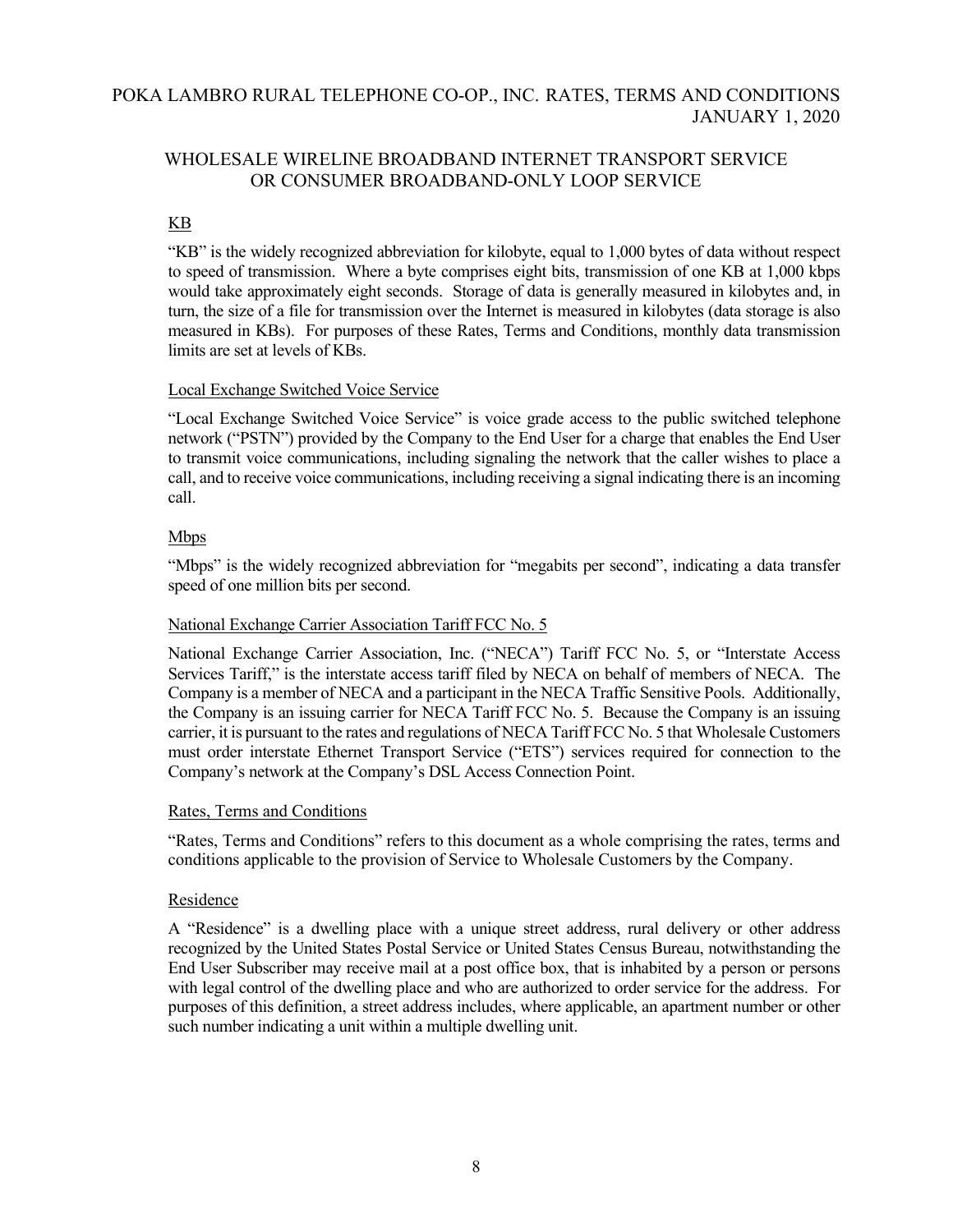# WHOLESALE WIRELINE BROADBAND INTERNET TRANSPORT SERVICE OR CONSUMER BROADBAND-ONLY LOOP SERVICE

## Residential Customer

A Residential Customer is an End User Subscriber currently served at a Residence with Local Exchange Switched Voice Service provided by the Company or for which the Company has facilities in place such that the Company is capable of providing Local Exchange Switched Voice Service. Where a person or persons operates a Business from a Residence, the End User Subscriber will be considered a Business Customer.

## Residential Line

A "Residential Line" is a line extending the Company's telecommunications network capable of transporting Service to the premises of a Residential End User Subscriber on a Voice-Data or Data-Only basis.

## Retail

"Retail" means the provision of ISP services directly to the End User Subscriber by a Wholesale Customer through the Service provided under these Rates, Terms and Conditions. The relationship of the Wholesale Customer and its End User Subscribers is a retail relationship. For purposes of ISP services, the End User Subscriber has a direct relationship with the Wholesale Customer and not the Company.

## Service

"Service" means the offerings of the Company comprising Wireline Broadband Internet Transport Service ("WBITS") or Consumer Broadband-Only Loop ("CBOL") Service.

## Serving Wire Center

The term "Serving Wire Center" or "SWC" denotes the wire center from which the customerdesignated premises would normally obtain Local Exchange Switched Voice Service from the Company. In the context of Service provided by the Company, the SWC is the location of the DSL Access Service Connection Point and the point to which the Wholesale Customer would order ETS to complete transport from the Wholesale Customer's network to the Company's network.

## Study Area

A "Study Area" is a geographic segment of an ILEC's telephone operations and generally corresponds to an Incumbent Local Exchange Carrier's entire service territory within a state for which the National Exchange Carrier Association, Inc. ("NECA") has assigned a six-digit Study Area code ("SAC").

## Telecommunications

"Telecommunications" is the transmission of voice communications or, subject to the transmission capabilities of the service, the transmission of data, facsimile, signaling, metering, or any other form of intelligence.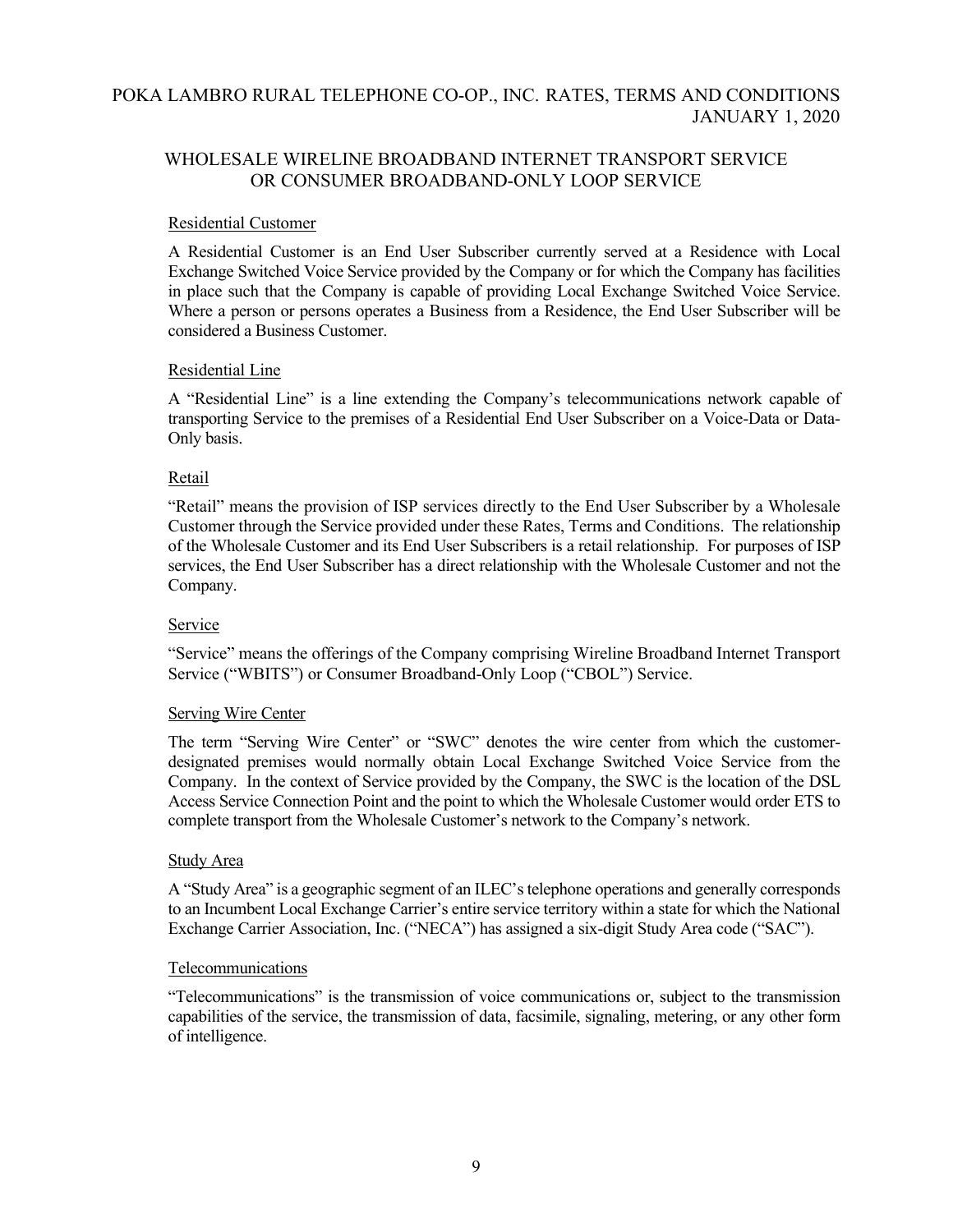# WHOLESALE WIRELINE BROADBAND INTERNET TRANSPORT SERVICE OR CONSUMER BROADBAND-ONLY LOOP SERVICE

## Upstream

"Upstream" refers to the flow of IP data from an End User Subscriber customer designated premises such as, but not limited to an End User Subscriber's Residence or Business to a Wholesale Customer's Access Service Connection Point over the Company's WBITS or CBOL network.

## Voice-Data WBITS

The term "Voice-Data" when used in the context of WBITS refers to provision of the Service over Company facilities that also carry Local Exchange Switched Voice Service, subscribed to by the End User from the Company to the End User premises.

## Wholesale

The term "Wholesale" when used in the context of WBITS or CBOL refers to provision of WBITS or CBOL to ISPs who, in turn, provide Internet service to End User Subscribers.

## Wholesale Customer

A "Wholesale Customer" is any individual, partnership, association, trust, corporation, cooperative or governmental agency or other entity operating as an Internet Service Provider that utilizes the Service provided by the Company under these Rates, Terms and Conditions. A Wholesale Customer, as set forth herein, is responsible for the payment of charges and for compliance with all applicable terms of the Rates, Terms and Conditions.

## Wireline Broadband Internet Transport Service ("WBITS")

"Wireline Broadband Internet Transport Service" or "WBITS" is a high-speed data access service that is made available to ISPs for connection to the Company's End Users over existing Company facilities for provision of Broadband services employing Internet Protocol.

## **2. Terms and Conditions**

## **2.1 Undertaking of the Company**

## 2.1.A Scope

The Company makes Services available to Internet Service Providers ("ISPs"). Services are described in Section 3 of these Rates, Terms and Conditions.

Connecting the Wholesale Customer's ISP network to the Company's network requires the Wholesale Customer to order Public Packet Data Network transport services sufficient to carry the Wholesale Customer's data between its premises and the Company's designated DSL Access Service Connection Point. Public Packet Data Network transport services within the Company's serving area must be obtained from the Company under the Company's Interstate Access Services Tariff and the Company bills customers the rates established thereunder for services ordered pursuant thereto.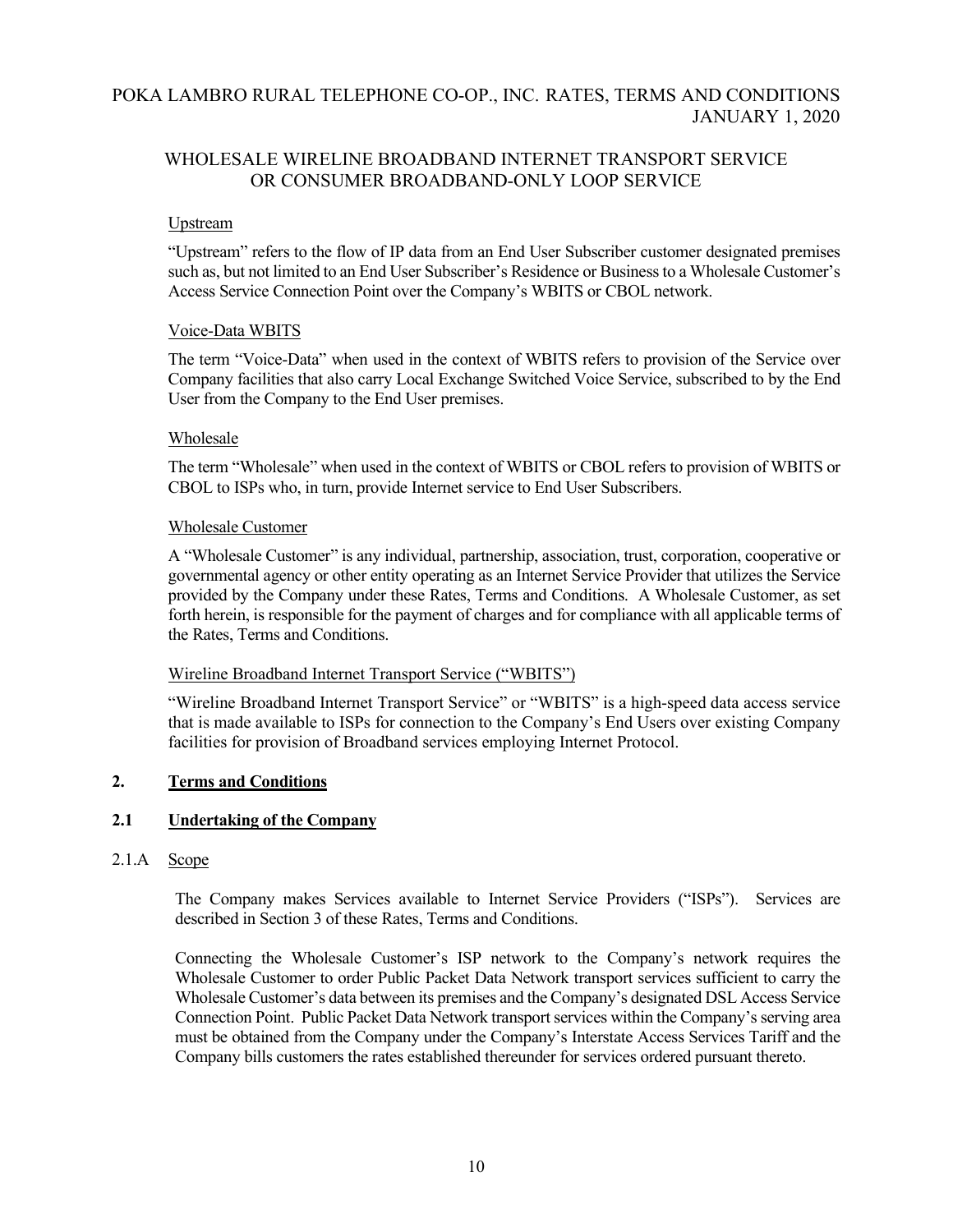# WHOLESALE WIRELINE BROADBAND INTERNET TRANSPORT SERVICE OR CONSUMER BROADBAND-ONLY LOOP SERVICE

For purposes of connection from the Wholesale Customer Designated Premises ("CDP") to the Company's DSL Access Service Connection Point, the Company provides the following services pursuant to the Company's Interstate Access Services Tariff and subject to technical capability.

## Public Packet Data Network:

## Ethernet Transport Service (ETS)

## 2.1.B Limitations

- (1) The Services provided pursuant to these Rates, Terms and Conditions are offered subject to the availability of facilities and the other provisions of these Rates, Terms and Conditions.
- (2) The Company does not undertake to transmit communications or messages, but rather furnishes facilities, Service and equipment for such transmissions by the Wholesale Customer.
- (3) The Company retains the right to deny Service to any Wholesale Customer which fails to comply with the rules and regulations of these Rates, Terms and Conditions, or other applicable rules, regulations or laws.

## **2.2 Obligations of the Wholesale Customer**

- 2.2.A All Wholesale Customers assume general responsibilities in connection with the provision and use of the Company's Service. General responsibilities are described in this section. When facilities, equipment, and/or communication systems provided by others are connected to the Company's facilities, the Wholesale Customer assumes the additional responsibilities as set forth in Section 2.2, herein.
- 2.2.B The Wholesale Customer is responsible for the payment of all charges for any and all Services or facilities provided by the Company to the Wholesale Customer.
- 2.2.C The Wholesale Customer shall indemnify and save harmless the Company from and against all loss, liability, damage and expense, including reasonable counsel fees, due to claims for libel, slander, or infringement of copyright or trademark in connection with any material transmitted by the Wholesale Customer using the Company's Services; and any other claim resulting from any act or omission of the Wholesale Customer to the use of the Company's facilities.
- 2.2.D The Wholesale Customershall reimburse the Company for damages to the Company's facilities caused by any negligence or willful act or acts on the part of the Wholesale Customer.
- 2.2.E In the event a suit is brought by the Company, or an attorney is retained by the Company to collect any bill or enforce the terms of these Rates, Terms and Conditions against a Wholesale Customer, that Wholesale Customer shall be responsible for payment of all reasonable attorney's fees, court costs, costs of investigation and any and all other related costs and expenses incurred by the Company in connection therewith.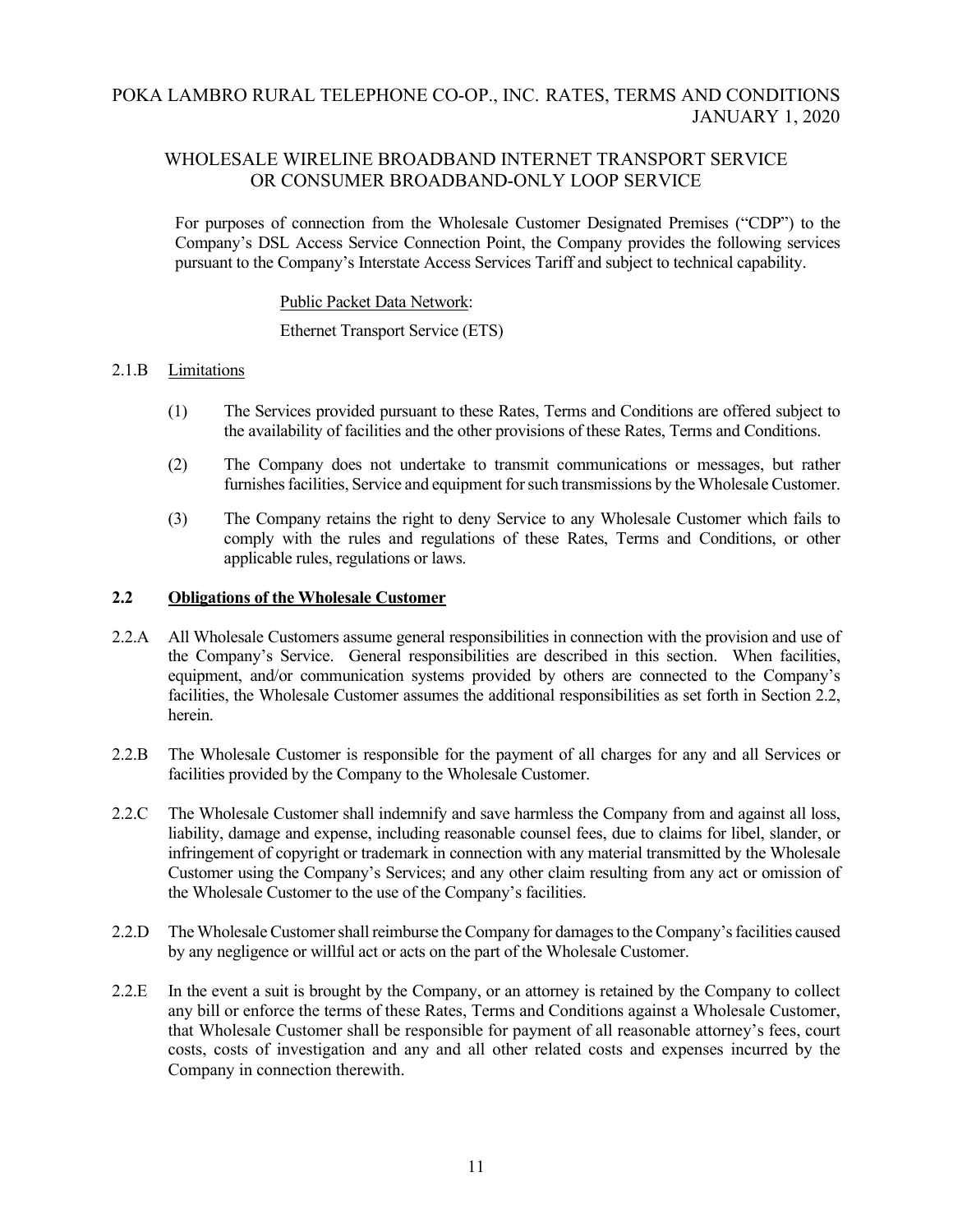# WHOLESALE WIRELINE BROADBAND INTERNET TRANSPORT SERVICE OR CONSUMER BROADBAND-ONLY LOOP SERVICE

- 2.2.F The Wholesale Customer understands that the Services are furnished subject to the condition that there will be no abuse, fraudulent and/or illegal use thereof. Such activity includes, but is not limited to:
	- (1) Using the Service for any purpose which is in violation of any law.
	- (2) Obtaining or attempting to obtain Services through any scheme, false representation and/or use of any fraudulent means or devices whatsoever with the intent to avoid payment, in whole or in part, of charges for Services, or assisting any other person or firm in such regard.
	- (3) Using the Services in a manner that interferes unreasonably with the use of Service by one or more other Wholesale Customers.

## **2.3 Liabilities of the Company**

Except as stated in this Section 2.3, the Company shall have no liability for damages of any kind arising out of or related to events, acts, rights or privileges contemplated in the Rates, Terms and Conditions.

- 2.3.A The liability of the Company for damages resulting in whole or in part from or arising in connection with the furnishing of Service under the Rates, Terms and Conditions including, but not limited to, mistakes, omissions, interruptions, delays, errors or other defects or misrepresentations shall not exceed an amount equal to the charges under the Rates, Terms and Conditions applicable to the specific Service (or portion thereof) that was affected. No other liability shall attach to the Company.
- 2.3.B The Company shall not be liable for any failure of performance hereunder due to causes beyond its control, including, but not limited to: (1) acts of God, fires, flood or other catastrophes; (2) any law, order, regulation, directive, action or request of the United States Government, or any other government, including state and local governments having jurisdiction over the Company, or of any department, agency, bureau, corporation or other instrumentality of any one or more of said governments, or of any civil or military authority; or (3) national emergencies, insurrections, riots, wars or other labor difficulties.
- 2.3.C The Company shall not be liable for any act or omission of any other entity furnishing facilities, equipment, or services used by a Wholesale Customer, with the Company's Services. In addition, the Company shall not be liable for any damages or losses due to the failure or negligence of any Wholesale Customer or due to the failure of Wholesale Customer provided equipment, facilities or services.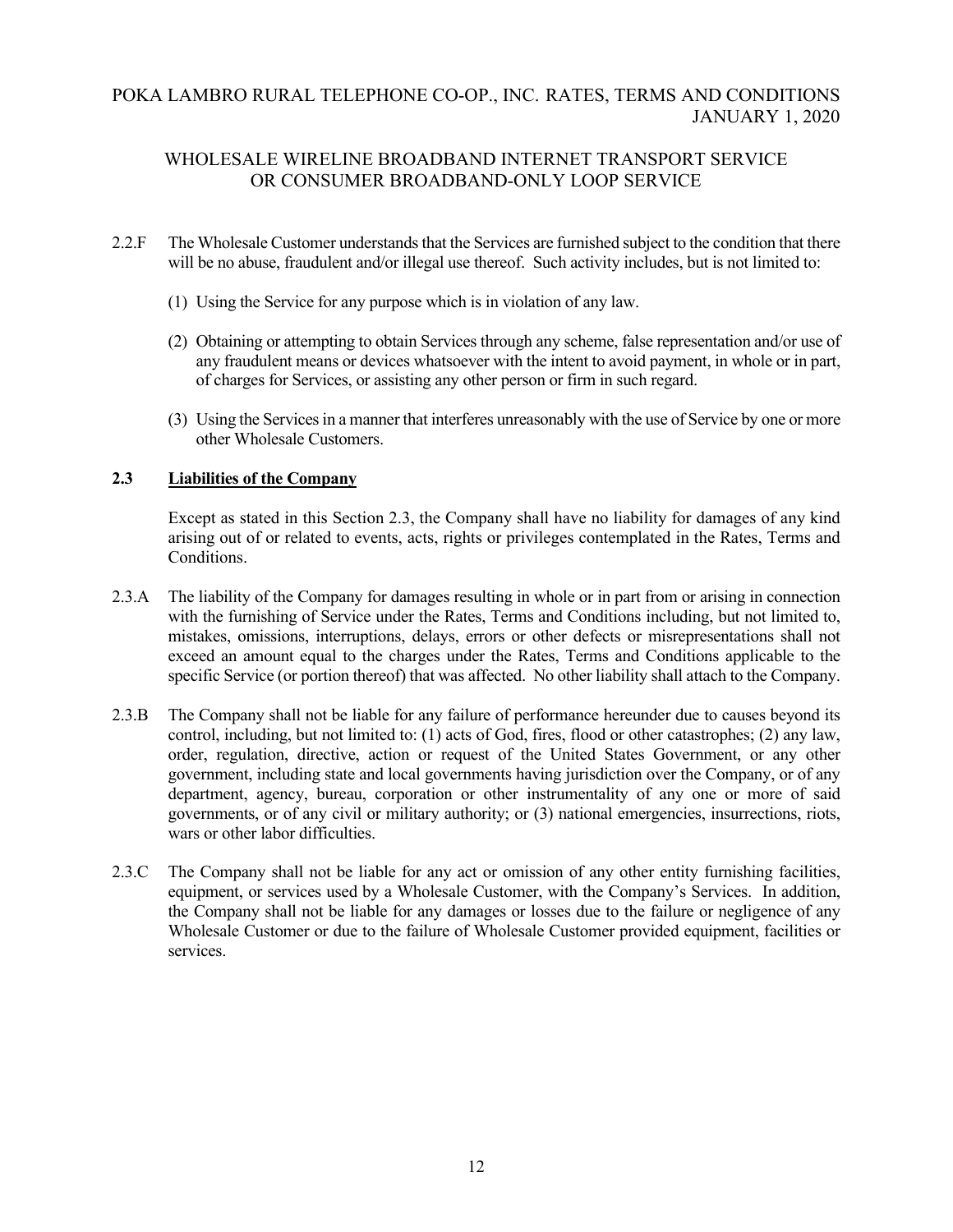# WHOLESALE WIRELINE BROADBAND INTERNET TRANSPORT SERVICE OR CONSUMER BROADBAND-ONLY LOOP SERVICE

## **2.4 Application for Service**

The Wholesale Customer must place an Application for Service with the Company to initiate, cancel or change the Services provided pursuant to these Rates, Terms and Conditions. Applications for Services may be either in writing or orally and provide, at a minimum, the following information:

- 2.4.A Wholesale Customer's name(s), telephone number(s) and address(es). In the case of a corporation or partnership, a designated officer or agent shall be named as the contact person for such corporation or partnership.
- 2.4.B Name(s), address(es) and telephone number(s) of person(s) to whom notices from the Company to the Wholesale Customer shall be addressed, if different from (A) above.

## **Executed Agreements**

2.5.A Agreement

The Company and the Wholesale Customer shall execute an agreement ("Agreement") setting forth, based on the Wholesale Customer's Application for Service, the specific Services available under the Rates, Terms and Conditions that the Wholesale Customer is ordering, the terms and volume commitments the Wholesale Customer is establishing, the type and volume of ETS the Wholesale Customer is ordering under the Company's Interstate Access Services Tariff. The Agreement shall incorporate by reference these Rates, Terms and Conditions. The Rates, Terms and Conditions incorporated by reference into the Agreement should be the current Rates, Terms and Conditions posted on the Company's web site or delivered to the Wholesale Customer by United States Postal Service, subject to amendment by the Company from time to time as provided for in Section 1.1.F.

## 2.5.B Technical Standards Supplement ("TS Supplement")

The Company and the Wholesale Customer shall agree to the industry technical standards applicable to the transmission of data between the Wholesale Customer and the Company through use of the Company's Service provided pursuant to these Rates, Terms and Conditions and the Agreement. The agreed to technical standards shall be documented in the Technical Standards Supplement ("TS Supplement"). The TS Supplement shall be signed by both the Company and the Wholesale Customer and incorporated by reference into the Agreement.

The TS Supplement can be amended, from time to time, based on mutual agreement of the Wholesale Customer and the Company. If an industry standard becomes obsolete or is otherwise no longer supported by vendors associated with the Company's network, any duties with respect to technical standards are vitiated. In the event the Wholesale Customer and the Company do not come to agreement regarding replacement industry standards, the Company shall choose the replacement industry standard most commonly used by the industry.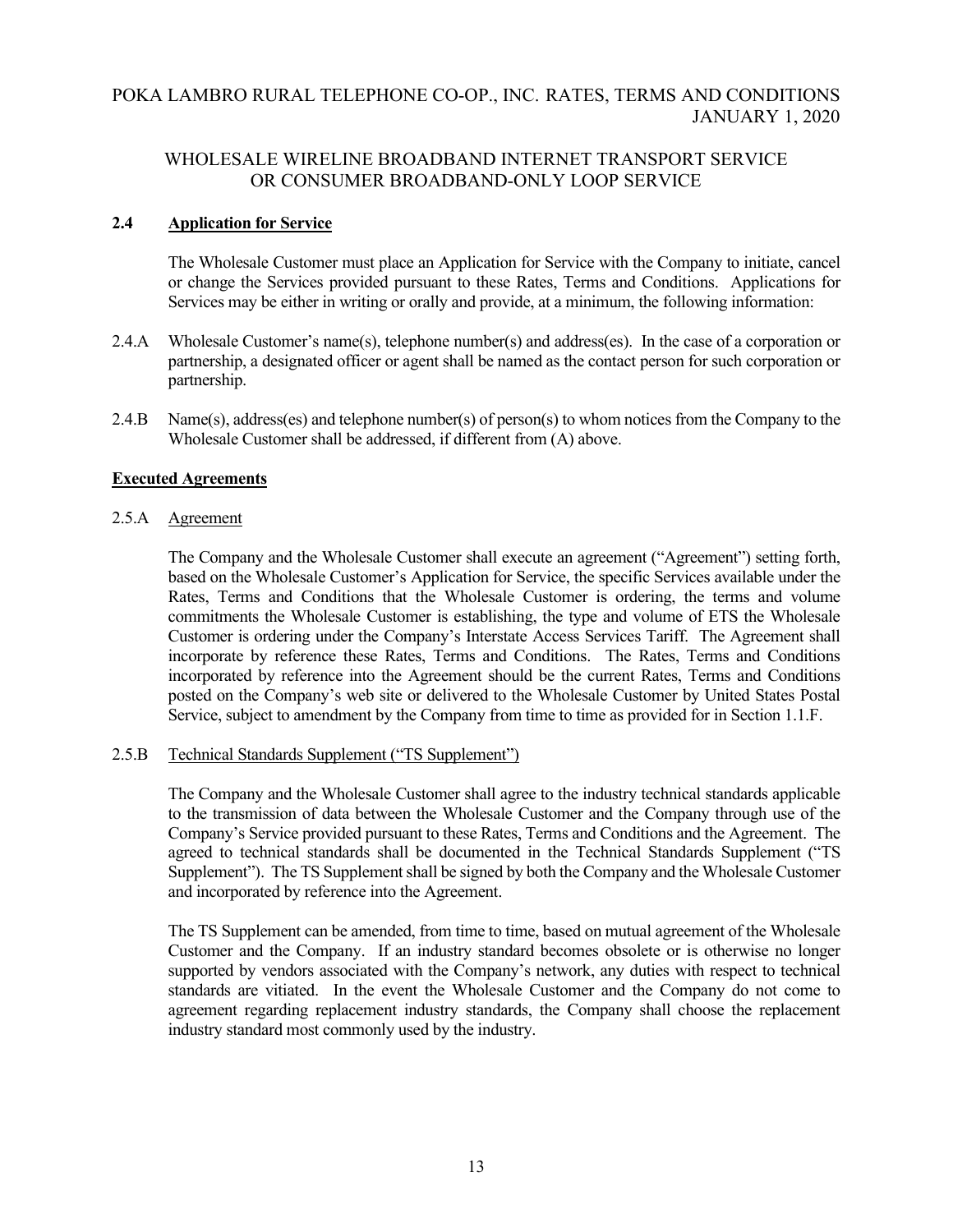# WHOLESALE WIRELINE BROADBAND INTERNET TRANSPORT SERVICE OR CONSUMER BROADBAND-ONLY LOOP SERVICE

## **2.6 Charges and Payments for Service or Facilities**

## 2.6.A Deposits

- (1) The Company may, in order to safeguard its interests, require a Wholesale Customer to make a suitable deposit or provide a surety bond or letter of credit in the amount of the required deposit as a guarantee of the payment of charges. The Company shall have the right to require the Wholesale Customer to make a deposit prior to or at any time after provision of any Service, not to exceed three (3) months estimated charges. The Company may increase the amount of the deposit to reflect increases to the Wholesale Customer's annual bill. The Wholesale Customer will receive a receipt for the deposit.
- (2) Any deposit as referred to in this Section shall be held by the Company to secure the payment of the Wholesale Customer's bill. At the Company's option, the deposit may be refunded or credited to the Wholesale Customer at any time prior to the termination of Service.
- (3) Interest will be paid by the Company on all sums held on deposit at the rate established statutorily for customer deposits. The interest will be accrued for the period during which the deposit is held by the Company.
- (4) The fact that a deposit is made does not relieve the Wholesale Customer from making advance payments or from complying with the Company's regulations for the payment of bills in accordance with the terms herein and does not constitute a waiver or modification of the regulations of the Company providing for the discontinuance of Service for nonpayment of any sums due the Company for Service rendered.
- (5) Upon termination of Service, and assuming deposits of the Wholesale Customer are not applied as indicated in Section 2.6.A.2, the deposit will be credited to the Wholesale Customer's account and any credit balance will be refunded after all amounts due the Company have been paid.

## 2.6.B Description of Payment and Billing Periods

- (1) Service is provided and billed in advance on a monthly basis. Service continues to be provided and billed on a monthly basis until canceled by the Wholesale Customer through written notice given to the Company. Cancellation for individual Service lines will take effect within five business days following receipt by Company of Wholesale Customer's written notice of cancellation.
- (2) The Company shall establish the start date for monthly bill periods and such monthly periods shall continue through the term of the Agreement.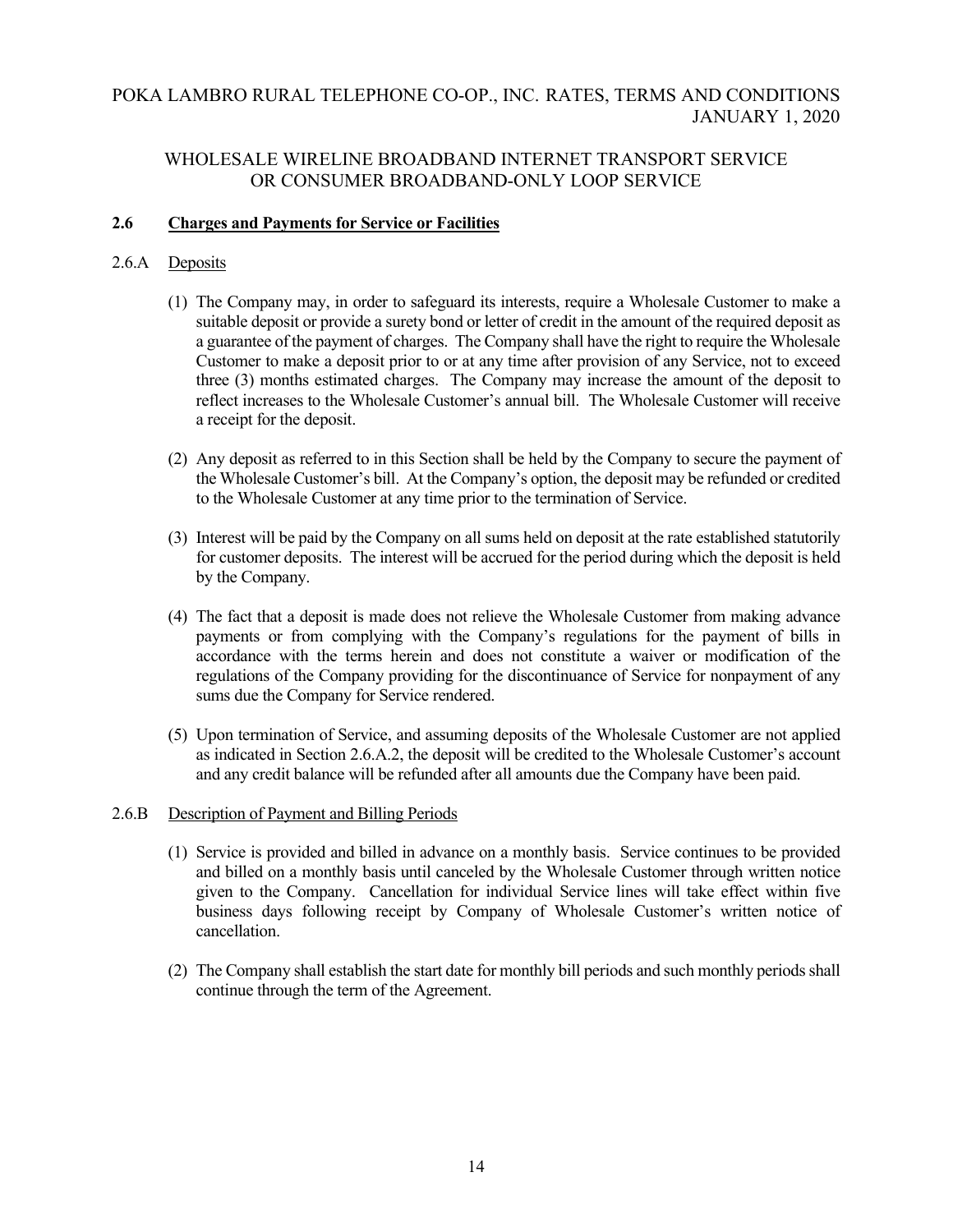# WHOLESALE WIRELINE BROADBAND INTERNET TRANSPORT SERVICE OR CONSUMER BROADBAND-ONLY LOOP SERVICE

## (3) Proration of Charges

Adjustments for the quantities of Services established or discontinued in any billing period beyond the minimum period set forth for services in other sections of the Rates, Terms and Conditions will be prorated to the number of days based on a 30-day month.

## 2.6.C Taxes and Other Charges

In addition to payment for Services, Wholesale Customer must pay all taxes, fees, surcharges and other charges that the Company bills Wholesale Customer related to Services. Taxes and surcharges will be in the amounts that federal, state and local authorities require the Company to bill Wholesale Customers. The Company will not provide advance notice of changes to taxes and surcharges, except as required by applicable law. All such taxes and charges shall be separately shown and charged on bills rendered by Company or its billing agent.

Taxes, fees and surcharges includes, but is not limited to, recovery by the Company from a Wholesale Customer of Federal Universal Service Contributions ("FUSC") made by the Company on Service charges billed to a Wholesale Customer pursuant to Section 54.712(a) of the rules of the Federal Communications Commission ("FCC"), 47 C.F.R. § 54.712(a), or any successor rule prescribing the right of a carrier to charge for recovery of mandatory Universal Service Contributions.

## 2.6.D Payment and Late Payment Charge

- (1) Payment will be due as specified on the Wholesale Customer bill. Commencing after that due date, a late charge of up to the highest interest rate allowable by state law will be applied to all amounts past due.
- (2) Collection procedures and the requirement for a deposit are unaffected by the application of a late payment charge. The late payment charge does not apply to unpaid balances associated with disputed amounts. Undisputed amounts on the same bill are subject to the late payment charge if unpaid and carried forward to the next bill.
- (3) Service may be denied or discontinued at the Company's discretion for nonpayment of amounts due the Company past the due date as specified in 2.6.D(1). Restoration of Service will be subject to all applicable installation charges.

## 2.6.E Credit Allowance/Service Interruptions

(1) Credit for failure of Service will be allowed only when failure is caused by or occurs in the Company's facilities or equipment owned, provided and billed for by the Company. A credit allowance is not applicable for any period during which Wholesale Customer cannot utilize the Service, except for such period where the Service is interrupted by the Company for access to its facilities for the purposes of investigating and clearing troubles and/or maintenance.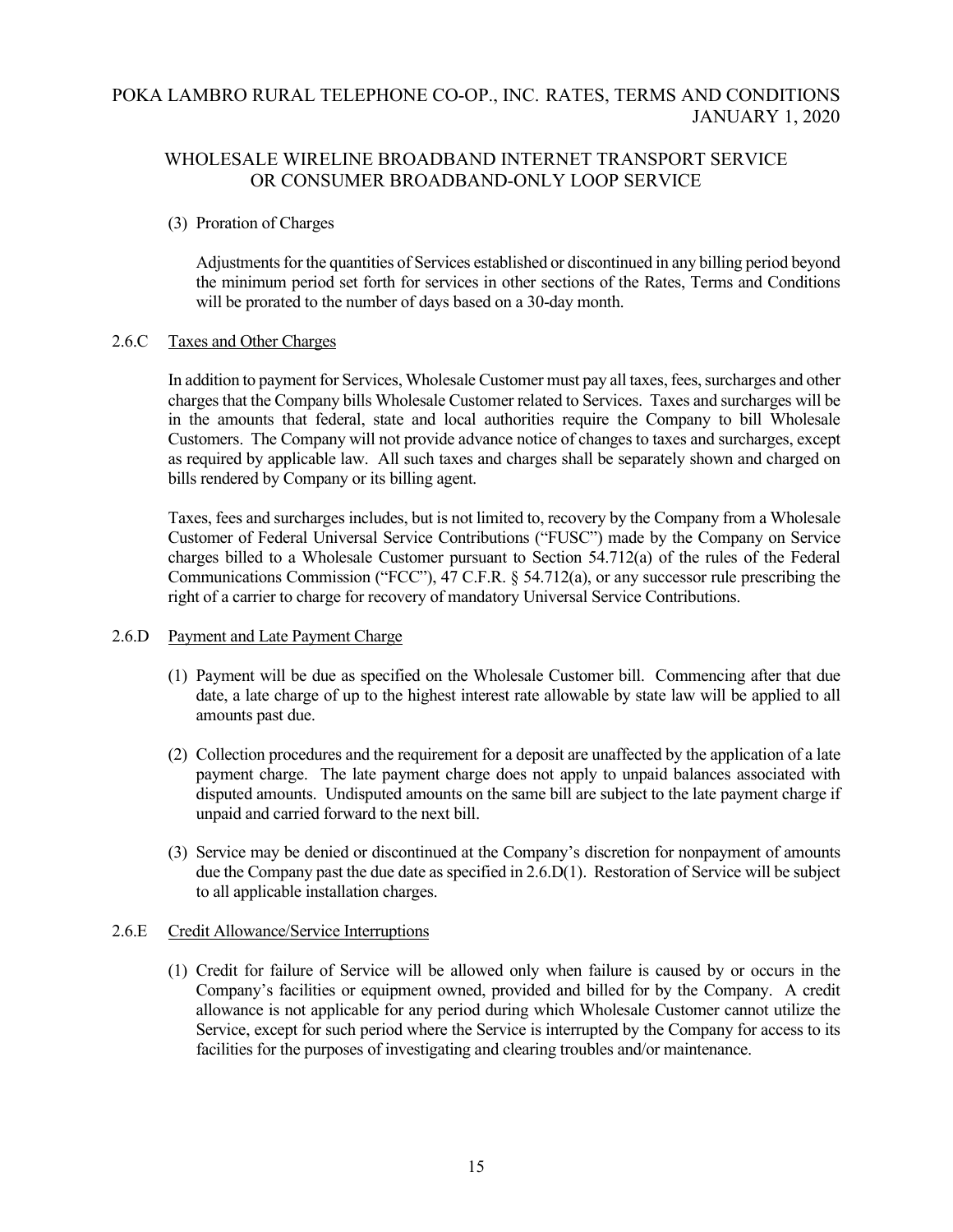# WHOLESALE WIRELINE BROADBAND INTERNET TRANSPORT SERVICE OR CONSUMER BROADBAND-ONLY LOOP SERVICE

- (2) Credit allowances for failure of Service or equipment starts when the Wholesale Customer notifies the Company of the failure and ceases when the operation has been restored and an attempt has been made to notify the Wholesale Customer by the Company.
- (3) The Wholesale Customer shall notify the Company of failures of Service or equipment and make reasonable attempts to ascertain that the failure is not caused by Customer Provided Equipment or Customer provided facilities, any act, or omission of the Wholesale Customer, or in wiring or equipment connected to the Wholesale Customer's terminal.
- (4) Only those portions of the Service or equipment operation disabled will be credited.

#### 2.6.F Service Interruption Measurement

- (1) In the event of an interruption of Service that exceeds the minimum requirements set forth in this paragraph, the Company shall make a credit allowance at the Wholesale Customer's request for a pro rata adjustment of all Service charges billed by the Company for Services rendered inoperative by the interruption. The credit allowance will be computed by dividing the duration of the Service interruption measured in twenty-four (24) hour days, from the time the interruption is reported to the Company, by a standard thirty (30) day month, and then multiplying the result by the Company's fixed monthly charges for each interrupted Service.
- (2) A credit allowance will not be given for interruptions caused by the negligence or willful act of the Wholesale Customer, or interruptions caused by failure of equipment or service not provided by the Company.

## **2.7 Termination or Denial of Service by the Company**

- 2.7.A The Company may, immediately and without notice to the Wholesale Customer, and without liability of any nature, temporarily deny, terminate, or suspend Service to any Wholesale Customer:
	- (1) In the event such Wholesale Customer or its agent: (a) willfully damages the Company equipment, interferes with use of the Company's Service by other Wholesale Customers of the Company; (b) unreasonably places capacity demands upon the Company's facilities or Service; or (c) violates any statute or provision of law, or any rule or regulation of any state or federal regulatory agency relating to communications; or (d) otherwise fails to comply with the provisions of these Rates, Terms and Conditions or applicable law; or
	- (2) In the event a Wholesale Customer becomes insolvent, is the subject of any formal legal proceeding commenced in a court involving a voluntary or involuntary petition or proceeding in bankruptcy, seeks protection or relief from creditors in a formal legal proceeding after a filing for such relief, or executes an assignment for the benefit of creditors; or
	- (3) In the event that the Company determines that any Service is being used fraudulently or illegally, whether by a Wholesale Customer or its agent.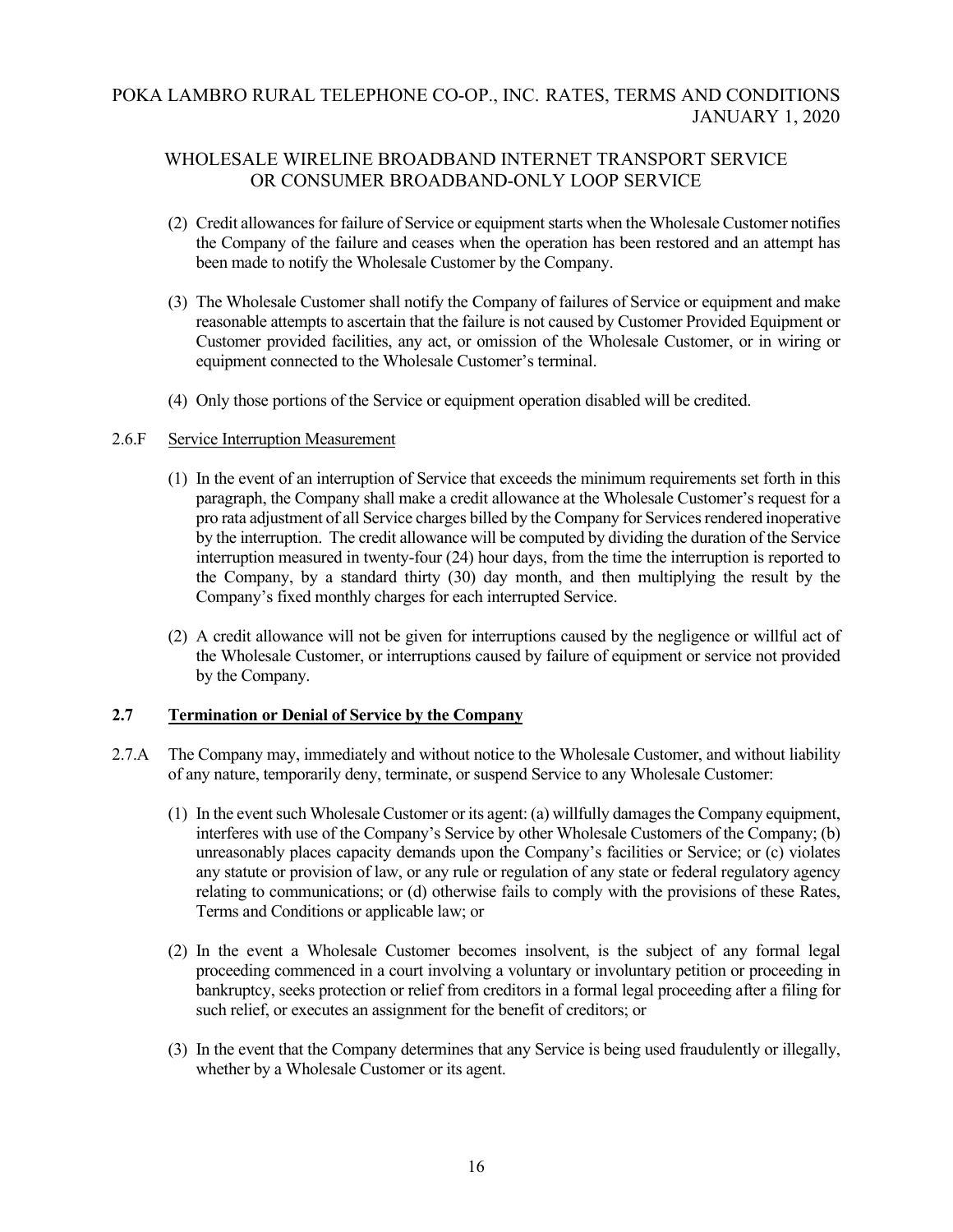# WHOLESALE WIRELINE BROADBAND INTERNET TRANSPORT SERVICE OR CONSUMER BROADBAND-ONLY LOOP SERVICE

## **2.8 Billing Disputes**

If Wholesale Customer believes Wholesale Customer has been billed by the Company in error, Wholesale Customer must contact the Company within sixty (60) days of the date of the bill which contains the disputed charge. Refunds or adjustments will not be issued for any charge that is more than sixty (60) days old at the time Wholesale Customer notifies the Company. Wholesale Customer may withhold from payment to the Company the disputed portion of any bill pending resolution of the dispute. Wholesale Customer must pay all non-disputed charges on the bill by the due date indicated on the bill. The Company will notify Wholesale Customer of the results of its inquiry, and either adjust the billing, issue a credit, or notify Wholesale Customer that all or a portion of the disputed amount is still owed. Wholesale Customer will be required to pay such amount within fifteen, (15) days thereafter, and if Wholesale Customer fails to pay this amount within the time required, Wholesale Customer's account will be deemed past due and unpaid and Wholesale Customer's Service subject to termination under Section 2.6 above. Any payments Wholesale Customer withholds pending resolution of the dispute may be subject to a late payment charge at the highest interest rate allowable by law applied to past due amounts.

## **3. Description of Service**

## **3.1 General**

Wireline Broadband Internet Transport Service ("WBITS") or Consumer Broadband-Only Loop ("CBOL") enables data traffic generated by a Wholesale Customer provided modem to be transported from the premises of the Company's End User to the Company's DSL Access Service Connection Point using the Company's facilities. A DSL Access Service Connection Point is an interconnection point designated by the Company at which the Wholesale Customer may interconnect Service provided by the Company under the Agreement and Rates, Terms and Conditions with transmission facilities ordered by the Wholesale Customer under the Company's ETS offerings under the Company's Interstate Access Services Tariff. The DSL Access Service Connection Point aggregates Broadband data.

## 3.1.A ETS Connection

The Company offers transport of Network Service Provider traffic between the Network Service Provider's designated premises and the DSL Access Service Connection Point through Ethernet Transport Service (ETS) provided under the Company's Interstate Access Services Tariff.

## 3.1.B Designated End User Premises

The Company's Service allows Wholesale Customers to establish Broadband Internet connections to the designated End User Subscriber premises. The designated End User Subscriber premises location must be served by an existing Company provided facility. A facility is the Serving Wire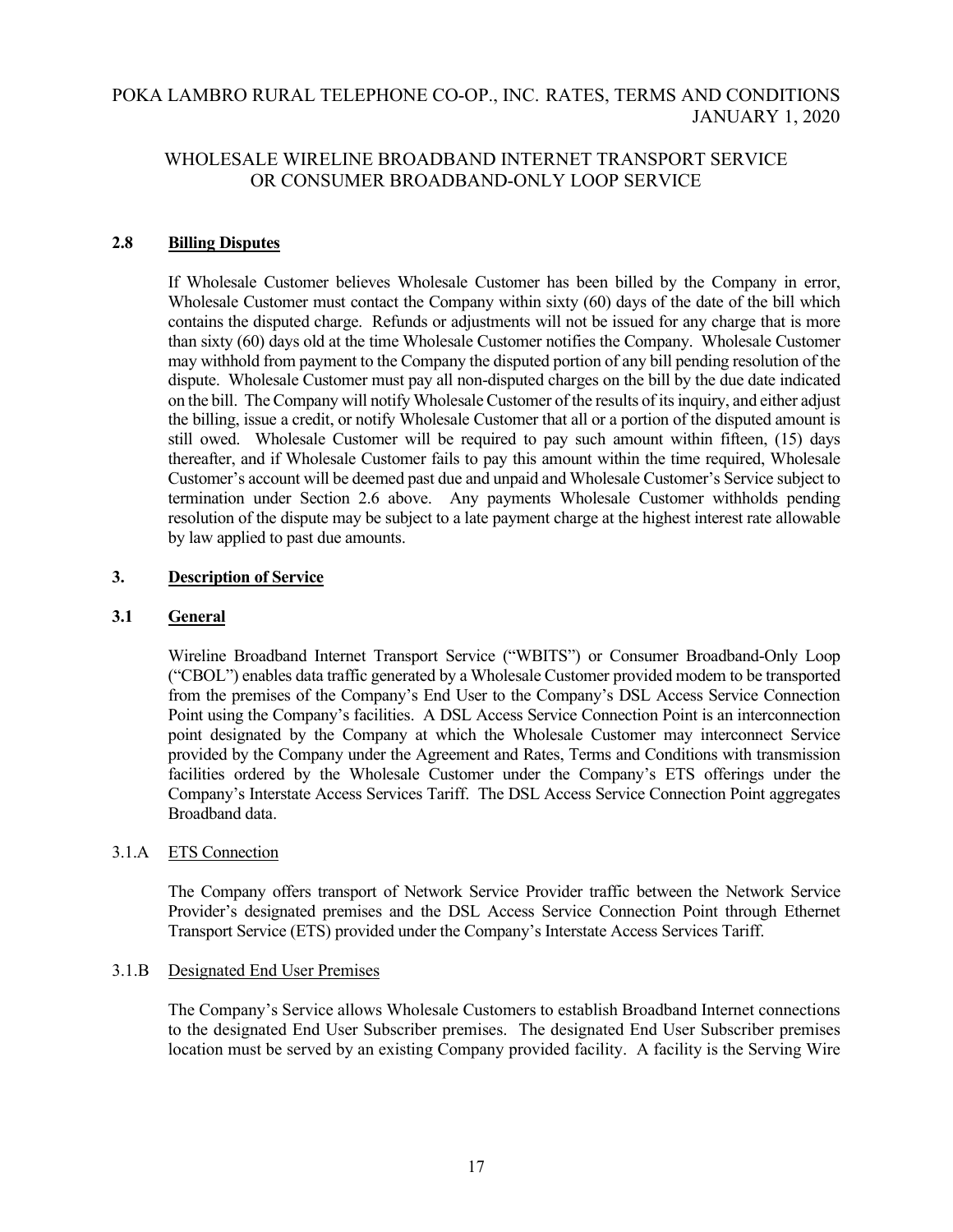## WHOLESALE WIRELINE BROADBAND INTERNET TRANSPORT SERVICE OR CONSUMER BROADBAND-ONLY LOOP SERVICE

Center central office line equipment and all of the plant facilities up to and including the Company provided Network Interface Device ("NID").

The connection speed or "sync rate" is between the NID at the End User Subscriber's premises and the DSLAM. Actual data transfer or throughput may be lower than the sync-rate due to Internet congestion, server or router speeds, protocol overheads, End User Subscriber use of multiple applications and other factors that may not be under the Company's control.

Service will be provided by the Company subject to the availability and limitations of Company Serving Wire Centers and outside plant facilities.

## **3.2 Service Options**

Service is available in the downstream and upstream options established by the Company as indicated in each option offered by the Company shall specify the downstream and upstream speeds.

#### **3.3 Service Provisioning**

#### 3.3.A Responsibility of the Company

- (1) Service will be provisioned over existing Company local exchange service lines.
- (2) Where fiber is installed to the End User Subscriber customer premises, subject to technical capability, the Company will provision Service over fiber facilities.
- (3) Where fiber facilities are not available, the Company will determine if the copper facilities are suitable for use with the Service option ordered by the Wholesale Customer. Service will not be provided on lines that are not suitable for Wireline Broadband Internet Transport Service or on lines that produce interference with other services provided by the Company.
- (4) The Company will provision and maintain Service for the Wholesale Customer between the NID at the End User Subscriber premises and the Wholesale Customer's Ethernet Transport Service DSL Access Service Connection Point.
- (5) The Company reserves the right to temporarily interrupt Service for wire center or network maintenance, software updates, and in emergency situations.

## 3.3.B Responsibility of the Wholesale Customer

(1) The Wholesale Customer is responsible for obtaining and installing compatible End User Subscriber customer premises equipment (CPE, DSL modems and/or routers) used for connection to Company Service at the Service termination at the End User Subscriber location.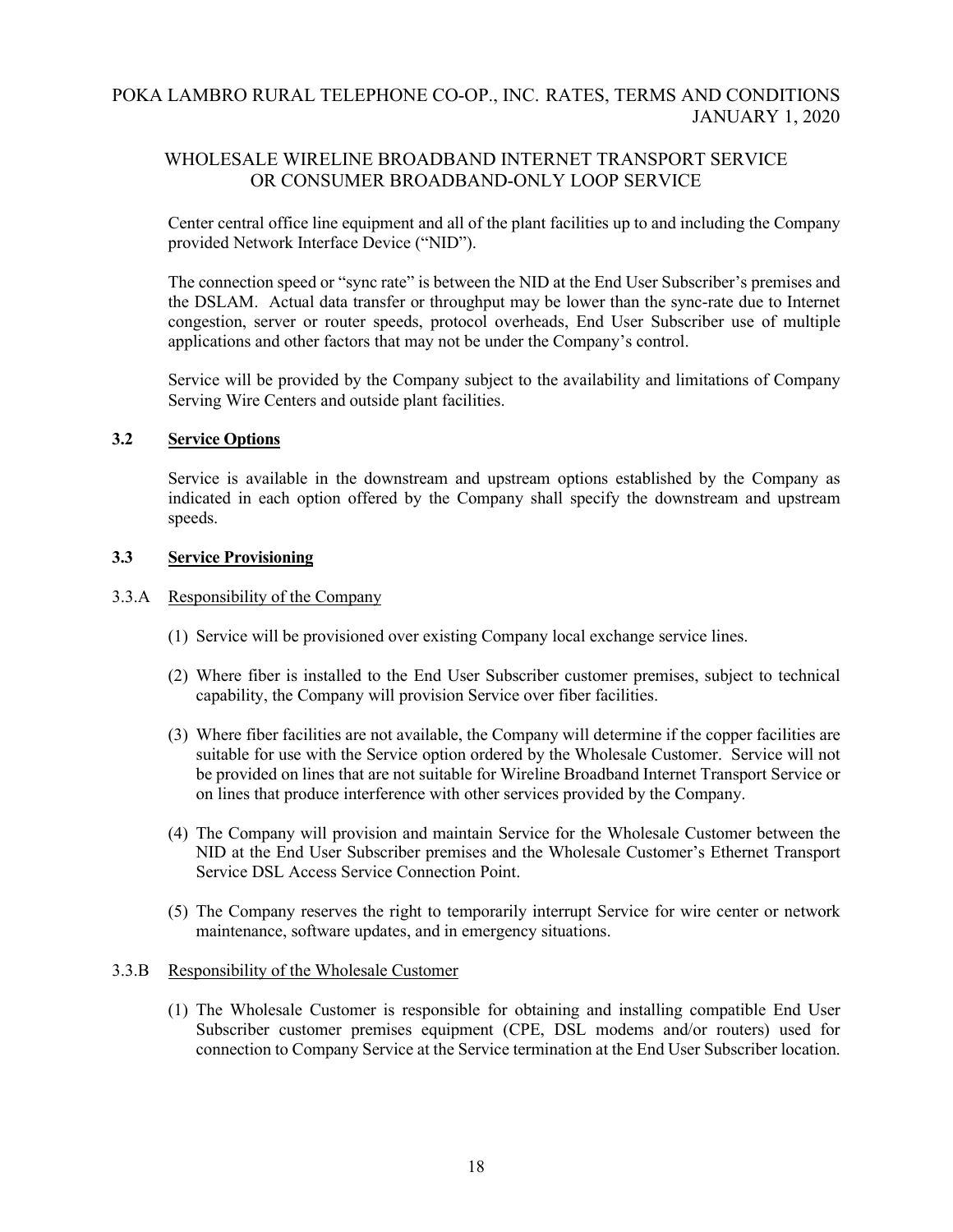# WHOLESALE WIRELINE BROADBAND INTERNET TRANSPORT SERVICE OR CONSUMER BROADBAND-ONLY LOOP SERVICE

- (2) The Wholesale Customer is responsible for ensuring the continuing compatibility of CPE at the End User Subscriber premises. The Wholesale Customer and/or End User Subscriber shall be responsible for any expenses incurred for required changes to Wholesale Customer and/or End User Subscriber equipment or facilities in order to make such equipment or facilities compatible with the Company's Service.
- (3) The Wholesale Customer is responsible for providing the Company with the necessary information to provision the Service to its End User Subscribers.
- (4) The Wholesale Customer ordering Service for connection to its End User Subscriber(s) must obtain and maintain record of a letter of agency authorizing the Wholesale Customer to act as the agent of the End User Subscriber. Upon request from the Company, Wholesale Customer will provide the Company with a copy of the letter of agency.
- (5) The Wholesale Customer must have connectivity to Company's Ethernet Transport Service network where Wholesale Customer chooses to purchase Service. The rates and charges for Ethernet Transport Service are in addition to the rates and charges for Service as set forth in these Rates, Terms and Conditions.
- (6) The Wholesale Customer will obtain the appropriate authorization from its End User Subscriber to allow the Company's employees or agents to enter the End User Subscriber's designated premises at any reasonable hour for the purpose of installing, inspecting, repairing or removing the NID or drop associated with Service.
- (7) The Wholesale Customer is responsible for providing all customer support, marketing, billing, ordering and repair to and for its Retail End User Subscribers.
- (8) The Wholesale Customer purchases Service under these Rates, Terms and Conditions on a Wholesale basis and is responsible for all dealings with End User Subscribers for Internet service provided by the Wholesale Customer on a retail basis.
- (9) The Wholesale Customer shall at all times be the customer of record with respect to all Services purchased hereunder and shall be responsible for payment to Company. Wholesale Customer retains all responsibility for billing its Retail End Users Subscribers and for any claim an End User Subscriber may make concerning unauthorized billing of Internet or related charges.

## **3.4 Rate Regulations**

#### 3.4.A Rate Elements

There are two types of rates and charges applicable to Service. These comprise a monthly Service line rate and nonrecurring charges associated with Service line ordered.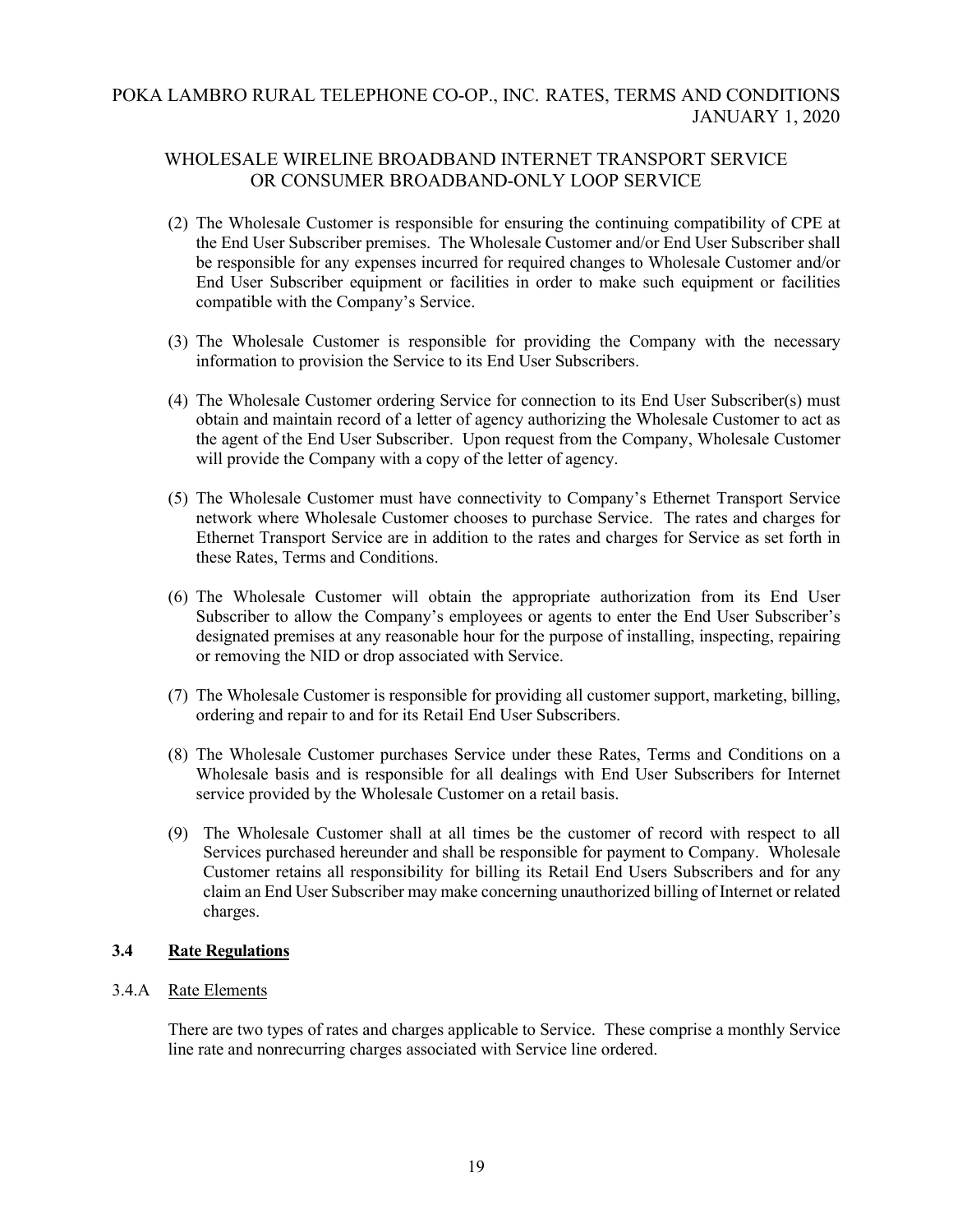## WHOLESALE WIRELINE BROADBAND INTERNET TRANSPORT SERVICE OR CONSUMER BROADBAND-ONLY LOOP SERVICE

## (1) Monthly Line Rates

The Monthly Line Rate applies each month or fraction thereof for each line equipped with Service.

For purposes of application of the monthly rate, Service may be ordered under any of the following options that are offered by the Company as indicated following.

Monthly Rates Without Discount Wholesale Customers may order Service at a monthly rate without discount. Monthly rates apply without any volume or term commitment.

Term and Volume Plan (TVP) Rates Wholesale Customers may order Service under Term and Volume Plan (TVP) Rates as indicated following.

#### Service Classes:

WBITS Service is provided on the basis of voice-data is designed to support affordable Broadband Internet access for Residential and Business End User Subscribers. The actual throughput achieved by voice-data is not guaranteed and may be affected by many factors, such as Internet congestion. Service is provisioned over the End User Subscriber's existing Company Local Exchange Switched Voice Service line. When provisioned over the End User Subscriber's existing Local Exchange Switched Voice Service line, Service utilizes a centrally placed splitter or in-line filters to isolate the voice band service and equipment from the Service and equipment.

CBOL Service is provided on the basis of Data-Only and is designed to support affordable Broadband Internet access for residential and Business End User Subscribers. The actual throughput achieved by CBOL is not guaranteed and may be affected by many factors, such as Internet congestions. CBOL service is provisioned over the End User Subscriber's Company-provided facility.

Line Types Wholesale Service is provided to two types of Company lines: Residential Lines and Business Lines. Residential Lines and Business Lines are defined in Section 2.1, Definitions, preceding.

#### (2) Nonrecurring Charges

A nonrecurring charge applies per line for the installation of Service.

For three-year term commitments, nonrecurring charges do not apply to Service lines.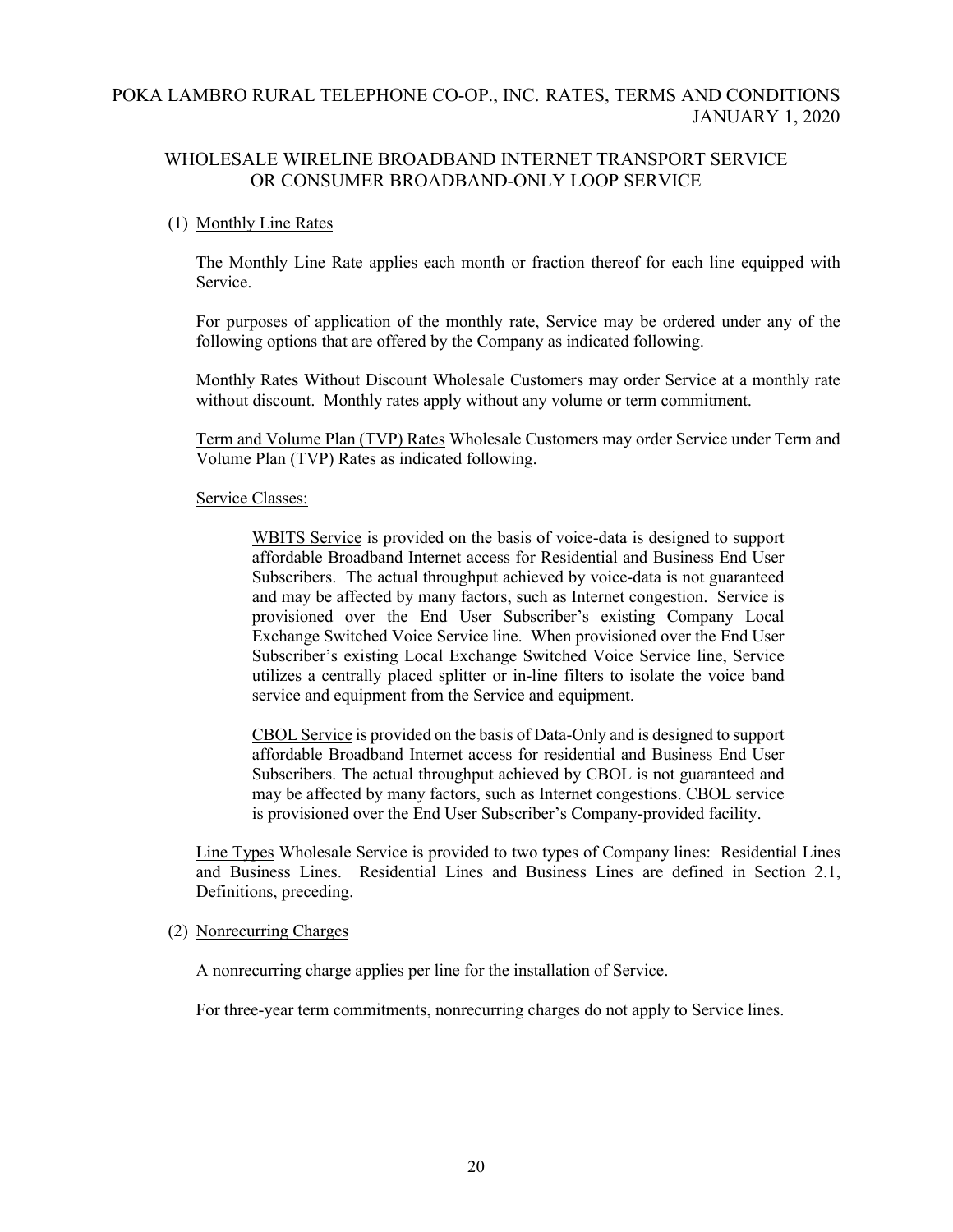## WHOLESALE WIRELINE BROADBAND INTERNET TRANSPORT SERVICE OR CONSUMER BROADBAND-ONLY LOOP SERVICE

#### 3.4.B Rate Application

The following diagram depicts a typical Service configuration:



WBITS/CBOL **End User** Subscriber Designated Premises

CBOL = Consumer Broadband-Only Loop Service

CPE = Customer Premises Equipment

ETS = Ethernet Transport Service

SWC = Serving Wire Center

WBITS = Wireline Broadband Internet Transport Service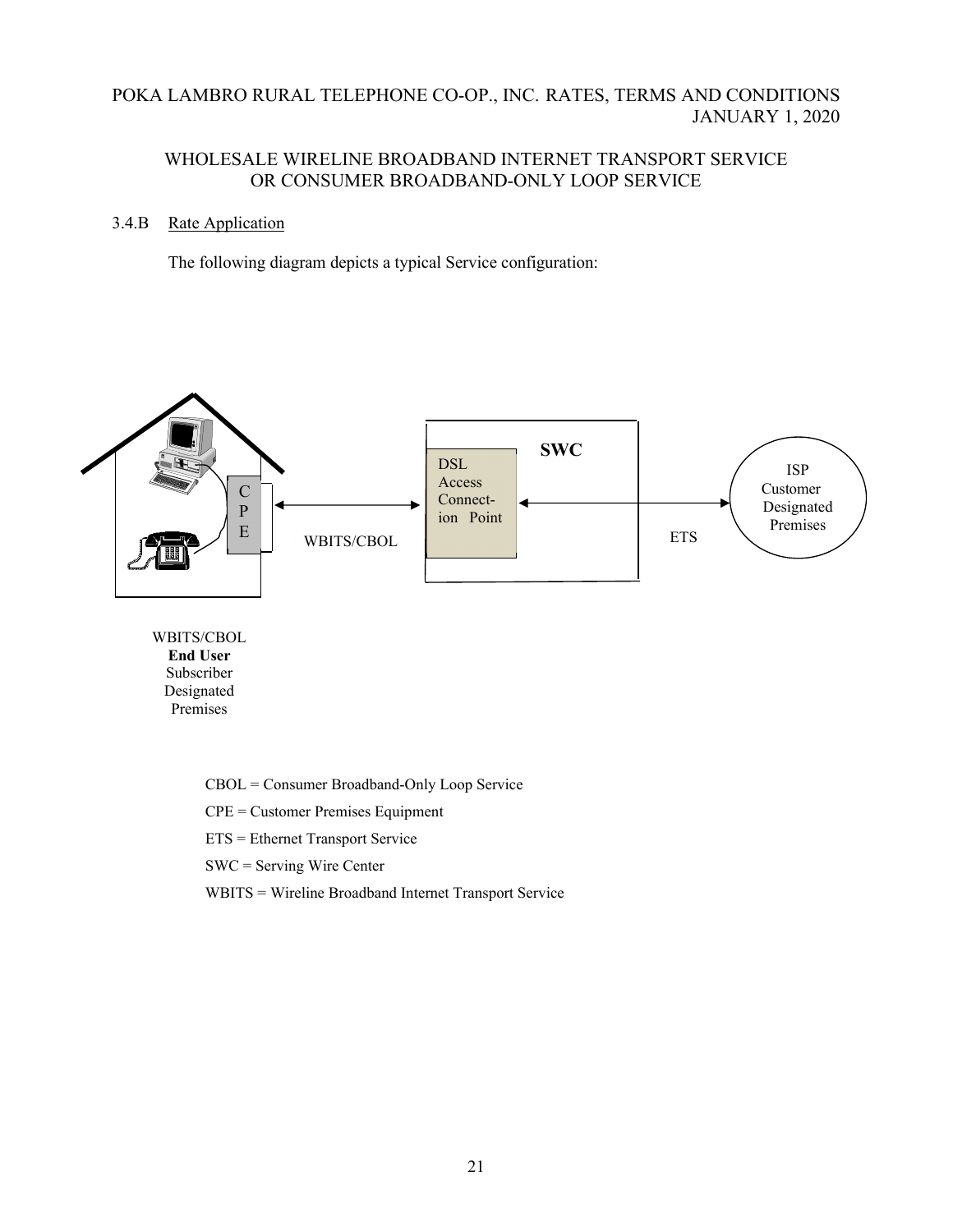## WHOLESALE WIRELINE BROADBAND INTERNET TRANSPORT SERVICE OR CONSUMER BROADBAND-ONLY LOOP SERVICE

## 3.4.C Minimum Period

For Service provided outside of a term and volume commitment, the minimum period for which Service is provided to a Wholesale Customer and for which charges are applicable is one month.

## 3.4.D Moves

A move involves a change in the physical location of one of the following:

- The Point of Termination at the Wholesale Customer's designated premises in the Company's Study Area.
- The End User Subscriber's customer designated premises.

The charges for the move are dependent on whether the move is to a new location within the same building or to a different building.

(1) Moves within the Same Building

When the move is to a new location within the same building, the charge for the move will be an amount equal to one half of the nonrecurring (i.e., installation) charge for the service termination affected. There will be no change in the minimum period requirements.

(2) Moves to a Different Building

Moves to a different building will be treated as a discontinuance and start of Service and all associated nonrecurring charges will apply. New minimum period requirements will be established for the new Services. The Wholesale Customer will also remain responsible for satisfying all outstanding minimum period charges for the discontinued service.

#### 3.4.E Term and Volume Plan (TVP) Rates

(1) Description The Term and Volume Plan ("TVP") allows Wholesale Customers discounted Monthly Service rates based upon the volume and/or term commitment. Rates will be based upon the TVP selected by the Wholesale Customer.

Term plans of one (1) and three (3) years may be available to all Wholesale Customers at applicable rates set forth in the Rates, Terms and Conditions regardless of when the subscription is made for a TVP arrangement. The Wholesale Customer must designate on the order the type of payment plan selected. The selected term shall apply to all Service access lines ordered by the Wholesale Customer without respect to speed or class. The term commitment is for the aggregate number of Service lines ordered under a volume commitment. If a Wholesale Customer terminates an individual line prior to the running of a term commitment, but the total volume of lines ordered and in service for the Wholesale Customer is above the volume chosen for the term commitment, charges for all remaining lines are not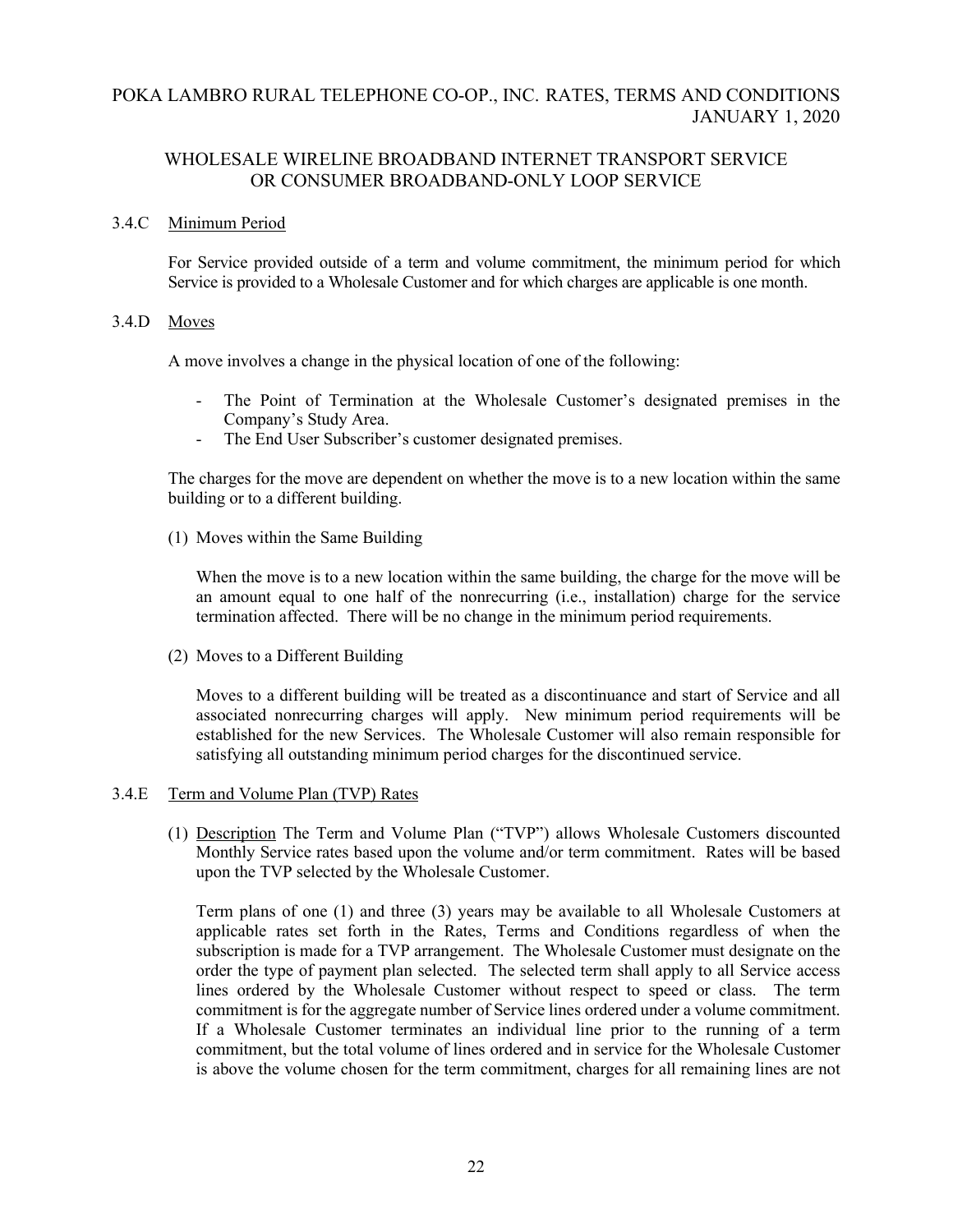## WHOLESALE WIRELINE BROADBAND INTERNET TRANSPORT SERVICE OR CONSUMER BROADBAND-ONLY LOOP SERVICE

affected. For term commitments, the TVP provides a percentage discount on the Wholesale Customer's total Monthly Recurring Charges aggregate line rates. The TVP percentage discounts do not apply to any additional taxes, fees, or surcharges that may be applicable.

(2) Rate Application Upon expiration of a TVP period, the Wholesale Customer may choose a new TVP period, convert to month-to-month or terminate Service. The month-to-month rates will be those rates that are in effect at the time of conversion. If the Wholesale Customer fails to make a choice by the end of the TVP period, Services will continue to be billed at the existing term and volume commitment level rates and a new TVP period will begin based on previously effective term and volume commitment. All terms and conditions, including Termination Liabilities will apply to the new TVP period.

Conversion to a month-to-month or a different TVP period will require the Wholesale Customer to submit a change order. Conversion of existing TVP service to a different TVP period will be allowed without application of any nonrecurring charges.

#### (3) Changes in Length of TVP Period

The Wholesale Customer may elect to convert to a new TVP period subject to the following conditions:

- (a) Credit will not be given toward the new payment period for payments made under the original TVP arrangement;
- (b) Nonrecurring charges will not be reapplied for existing service(s); and
- (c) If the new TVP period is shorter in length than the time remaining under the existing TVP, the change to the new TVP period constitutes a discontinuance of the existing TVP Service and termination liability charges apply.
- (4) Rate Changes The Wholesale Customer may terminate the TVP without penalty or liability should the rates increase during the term of the existing TVP, with the exception of rate changes that may occur as a result of any rate increases resulting from FCC prescription or order that either directly or indirectly affects the cost to the Company of providing WBITS.
- (5) TVP Conditions After enrolling in the plan, the Wholesale Customer may delete or add Services rated at the specified term period/threshold level rate at any time during the plan.
- (6) Monthly Minimum Charge for Volume Commitment A Monthly Minimum Charge applies for each volume commitment. In the event aggregate charges at the TVP rates applicable for the ordered speeds for the individual Service lines provided by the Company to the Wholesale Customer are less than the Monthly Minimum Charge for the TVP ordered by the Wholesale Customer, the charge by the Company to the Wholesale Customer for the month for Service lines will be the Monthly Minimum Charge in lieu of the aggregate of individual line charges. If the aggregate of individual line charges for a month is higher than the Monthly Minimum Charge, the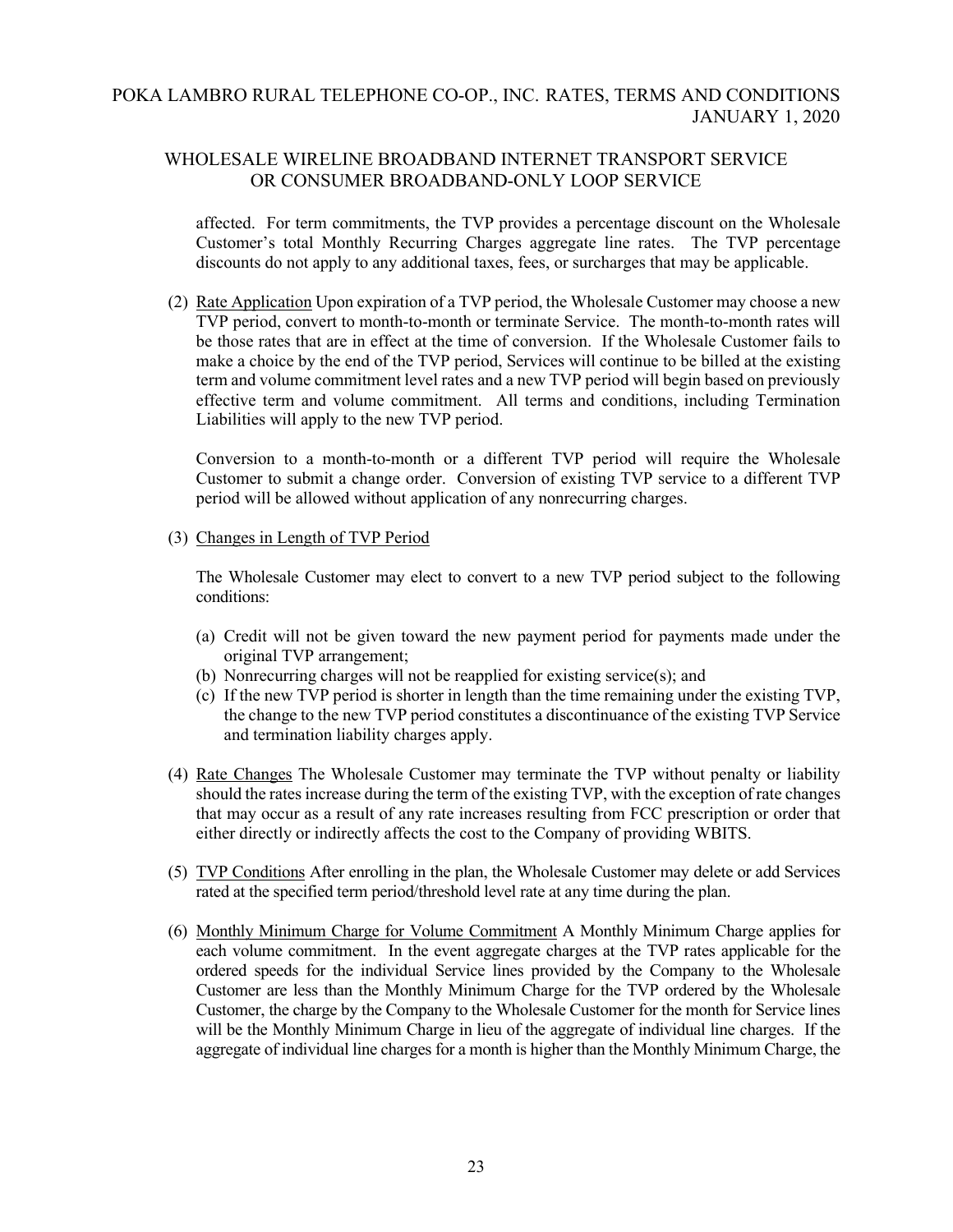## WHOLESALE WIRELINE BROADBAND INTERNET TRANSPORT SERVICE OR CONSUMER BROADBAND-ONLY LOOP SERVICE

Wholesale Customer is liable for the charges aggregating higher than the monthly minimum charge.

Notwithstanding billing of a Monthly Minimum Charge for Service lines, the Wholesale Customer remains liable for any charges under these Rates, Terms and Conditions other than line charges that apply for a month such as Nonrecurring Charges. Additionally, the Wholesale Customer's duty to pay for ETS charges under the Company's Interstate Access Services Tariff are not affected by the monthly minimum charge for TVP elections under these Rates, Terms and Conditions.

(7) Termination Liability When a TVP Service is discontinued prior to the end of the commitment term, termination liability charges comprise the Monthly Minimum Charge for the applicable term and volume commitment. Monthly Minimum Charge amounts are listed at Section 4.1.C following.

## 3.4.F Monthly Transfer Limitations

The Company, in its sole discretion, reserves the right to monitor bandwidth usage (i.e., monthly data transfer rate) for each individual Service line and determine when such usage is in excess of the monthly transfer limitation for the Service offering. The monthly period for monitoring is the same month as that for which service is billed by Company to Wholesale Customer for the Service line. In the event Wholesale Customer exceeds the monthly limits established by the Company herein, Wholesale Customer must undertake to limit usage within the monthly period or incur additional fees as stated below.

The monthly transfer limitation for the upstream capacity for an offering is equal to 3,000 KBs for each kb of stated upstream speed for an offering. The monthly transfer limitation for the downstream capacity for an offering is equal to 3,000 KBs for each kb of stated downstream speed for the offering. For example, an offering with 1 Mbps upstream speed and 10 Mbps downstream speed would have a monthly transfer limitation for upstream of 3,000 KBs (or 3 GBs) and a monthly transfer limitation for downstream of 30,000 KB (or 30 GBs).

In the event Company monitoring of Bandwidth usage indicates imposition of a limitation within the monthly limitation of 3,000 KB per 1 kb, Wholesale Customer may order additional monthly transfer capacity for an individual line at a charge of ten cents (\$0.10) per month for each additional 1,000 KB of upstream data transfer and ten cents (\$0.10) per month for each additional 1,000 KB of downstream data transfer. The monthly transfer limitations applicable to the individual Service line for which additional transfer capacity is ordered will be increased from 3,000 KB per kb reflective of the individual monthly transfer capacity ordered for either upstream or downstream.

## 3.4.G Individual Case Basis (ICB) Offerings

The Company will enter into individual case basis (ICB) pricing arrangements for all volume commitments of 900 lines or greater combined with a term commitment of three years. Notwithstanding the establishment of Company-specific rates under the ICB, all other terms and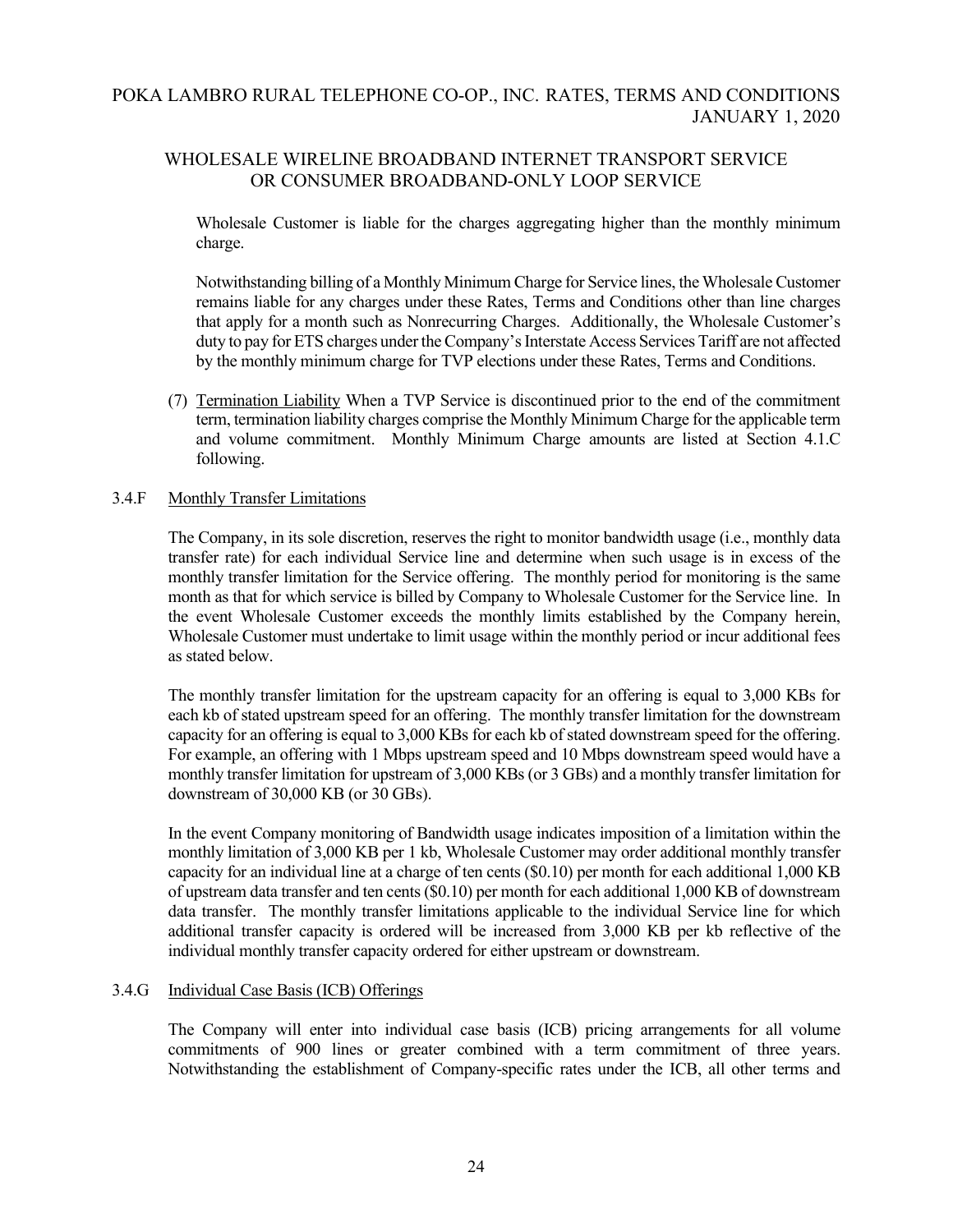# WHOLESALE WIRELINE BROADBAND INTERNET TRANSPORT SERVICE OR CONSUMER BROADBAND-ONLY LOOP SERVICE

conditions of these Rates, Terms, and Conditions will apply to all Services provided to Wholesale Customer under the ICB. The Wholesale Customer and the Company will execute an Agreement establishing the commitment by Wholesale Customer to the three-year term and Service line volume, the individual ICB rates and incorporation by reference these Rates, Terms, and Conditions.

## **Section 4: Rates and Charges**

## **4.1.A Monthly Recurring and Nonrecurring Line Charges**

**Service Provided over Residential and Business Lines – No Term and Volume Commitment**

| $\cdot$           | Upstream - Up To     | Down-stream - Up<br>T <sub>0</sub> | <b>Monthly</b><br><b>Recurring</b><br>Charge<br>Rate | Non-recur-ring<br><b>Charge</b> |
|-------------------|----------------------|------------------------------------|------------------------------------------------------|---------------------------------|
| <b>WBITS</b> Line | $512$ kbps $-1$ Gbps | $512$ kbps $-1$ Gbps               | \$80.00                                              | \$185.00                        |

## **Service Provided over Residential and Business Lines – 1-Year Term Commitment**

| $\cdot$    | Upstream - Up To     | Down-stream - Up<br>To | <b>Monthly</b><br>Recurring<br>Charge<br>Rate | Non-recur-ring<br>Charge |
|------------|----------------------|------------------------|-----------------------------------------------|--------------------------|
| WBITS Line | $512$ kbps $-1$ Gbps | $512$ kbps $-1$ Gbps   | \$76.00                                       | \$185.00                 |

## **Service Provided over Residential and Business Lines – 3-Year Term Commitment**

| $\cdot$    | Upstream - Up To     | Down-stream - Up<br>T <sub>0</sub> | <b>Monthly</b><br><b>Recurring</b><br>Charge<br>Rate | Non-recur-<br>ring Charge |
|------------|----------------------|------------------------------------|------------------------------------------------------|---------------------------|
| WBITS Line | $512$ kbps $-1$ Gbps | $512$ kbps $-1$ Gbps               | \$68.00                                              | \$0.00                    |

**All Term and Volume Plan rates are subject to a Monthly Minimum Charge as prescribed under Section 3.4.E(6) preceding. Monthly Minimum Charge amounts are listed at Section 4.1.B following. Non-**